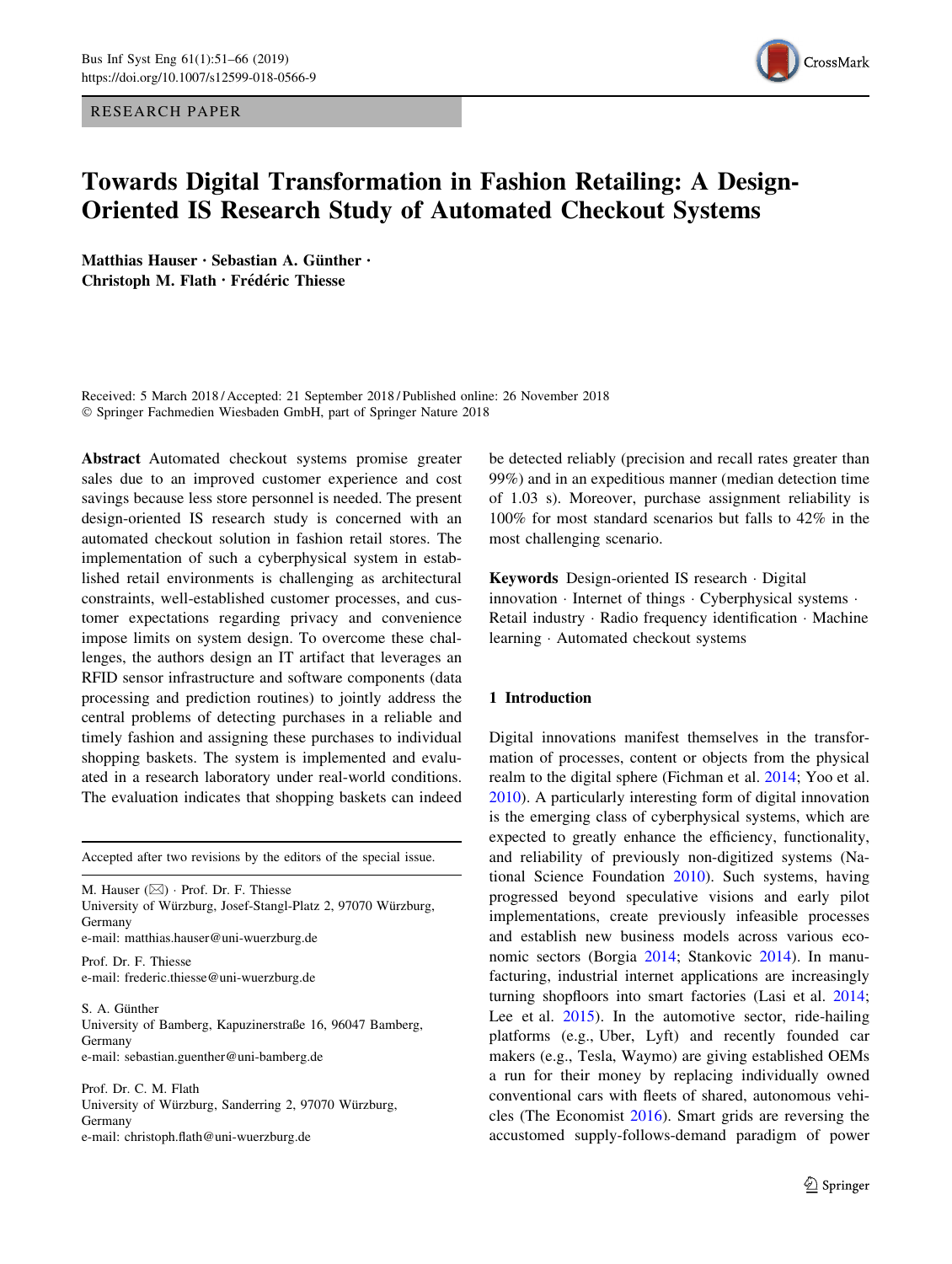<span id="page-1-0"></span>systems to enable a greener and more reliable electricity supply (Amin and Wollenberg [2005](#page-13-0); Blumsack and Fer-nandez [2012](#page-14-0); Farhangi [2010\)](#page-14-0). Healthcare innovations (e.g., wearables, augmented surgical tools) promise to improve the well-being and health outcomes of future generations (Lee and Sokolsky [2010\)](#page-14-0). New retail solutions (e.g., automated checkout systems, personal shopping assistants, omnichannel services) are engendering a fundamental transformation of traditional retail stores into smart stores ''that are able to accommodate [customer] needs and wants when desired'' (Kourouthanassis and Roussos [2003](#page-14-0)).

A recent survey showed that 92% of retail businesses consider digital innovation as vital or very important with participants referring to it as ''something retailers can't afford not to do'' and ''one of the most powerful tools [they] have in being able to learn about what [their] customers need'' (Morrell [2015](#page-14-0)). The importance of digital innovation in retail is often attributed to the strong competition between traditional brick and mortar stores and online players (Brynjolfsson et al. [2013;](#page-14-0) Herhausen et al. [2015;](#page-14-0) Rigby [2011](#page-15-0)). In this context, competitive pressure on traditional retailers is not only exerted by price, but also by new digital service offerings that have altered customer relationships, customer behavior, and their expectations regarding retail service quality (Grewal et al. [2017](#page-14-0); PwC [2015\)](#page-15-0). Cyberphysical systems can help traditional retailers to meet these challenges by providing them with the means to simultaneously increase cost-efficiency and the attractiveness of physical stores (Gregory [2015](#page-14-0); Inman and Nikolova [2017](#page-14-0); Kourouthanassis and Roussos [2003](#page-14-0); Piotrowicz and Cuthbertson [2014\)](#page-15-0). McKinsey projects the economic potential of cyberphysical systems in stationary retail environments to exceed \$410 billion per year in 2025 (Manyika et al. [2015\)](#page-14-0).

Recently, various cyberphysical systems in retail stores have been conceptualized. Smart kiosks, for example, allow customers to browse product offerings or order products that are currently unavailable in the store (Herhausen et al. [2015;](#page-14-0) Shankar et al. [2011\)](#page-15-0). Smart fitting rooms offer additional services (e.g., product recommendations or omnichannel services) based on a customer's garment selection displaying information on a screen within the cabins (Parada et al. [2015](#page-15-0); Senecal and Nantel [2004;](#page-15-0) Wong et al. [2012\)](#page-15-0). With an economic potential of more than \$150 billion per year in 2025 (Manyika et al. [2015\)](#page-14-0), automated checkout systems have emerged as the most significant opportunity among cyberphysical retail systems. Against this backdrop, the present study describes a design-oriented IS research project concerned with the implementation and evaluation of an automated checkout system. Thereby, we seek to expand the existing knowledge base concerning the creation of smart retail environments, which are an ideal use case for the implementation of cyberphysical systems. Within the retail sector, we focus on fashion retailing, which is a sizable sub-segment characterized by high margins and a recent, drastic shift towards innovative, adaptable players (Amed et al. [2018\)](#page-13-0).

Our research seeks to address the two main tasks of reliably and instantaneously detecting products (i.e., garments) and correctly assigning them to individual shopping baskets. Reliable detection is decisive for automated checkout systems because undetected products cause revenue losses for the retailer (Kang and Gershwin [2005](#page-14-0)). Incorrectly assigning particular items to shopping baskets, on the other hand, results in customer dissatisfaction and interruptions of in-store operations (Hayes and Blackwood [2006](#page-14-0)). The design of cyberphysical systems is generally considered challenging because their components have to be seamlessly integrated into existing real-world environ-ments (Baheti and Gill [2011;](#page-13-0) Böhmann et al. [2014](#page-14-0); Brandt et al. [2017;](#page-14-0) Khaitan and McCalley [2015;](#page-14-0) Kourouthanassis and Roussos [2003\)](#page-14-0). This is particularly problematic in fashion retail environments, which are characterized by a prevalence of immutable physical system components (e.g., architectural constraints, lack of space) and immutable non-physical system components (e.g., established customer behavior patterns, unpredictable customer behavior).

Design-oriented IS research seeks to develop innovative artifacts with a strong focus on utility in practice (Peffers et al. [2018](#page-15-0)). In keeping with this research practice, our study makes a twofold contribution. First, we introduce an innovative IT artifact that offers clear benefits for retail companies (i.e, a reduction in cashier staff requirements) and their customers (i.e., the elimination of checkout queue times) in an increasingly relevant and widespread field of application (Amed et al. [2018](#page-13-0); Manyika et al. [2015](#page-14-0)). Second, beyond the specific use case, our research demonstrates how machine learning approaches can help mitigate the problem of immutability of the environment. The latter findings, in particular, may be generalized and applied to the design of other cyberphysical systems.

# 2 Practical Background

Traditional clerk-based checkout systems are labor-intensive and can be a great source of frustration for customers having to wait in line (Manyika et al. [2015\)](#page-14-0). To reduce costs, retailers have started adopting self-service technologies that enable shoppers to detect, bag, and pay for their purchases with little or no help from store personnel (Litfin and Wolfram [2006](#page-14-0); Orel and Kara [2014\)](#page-14-0). These systems, however, offer hardly any improvements over the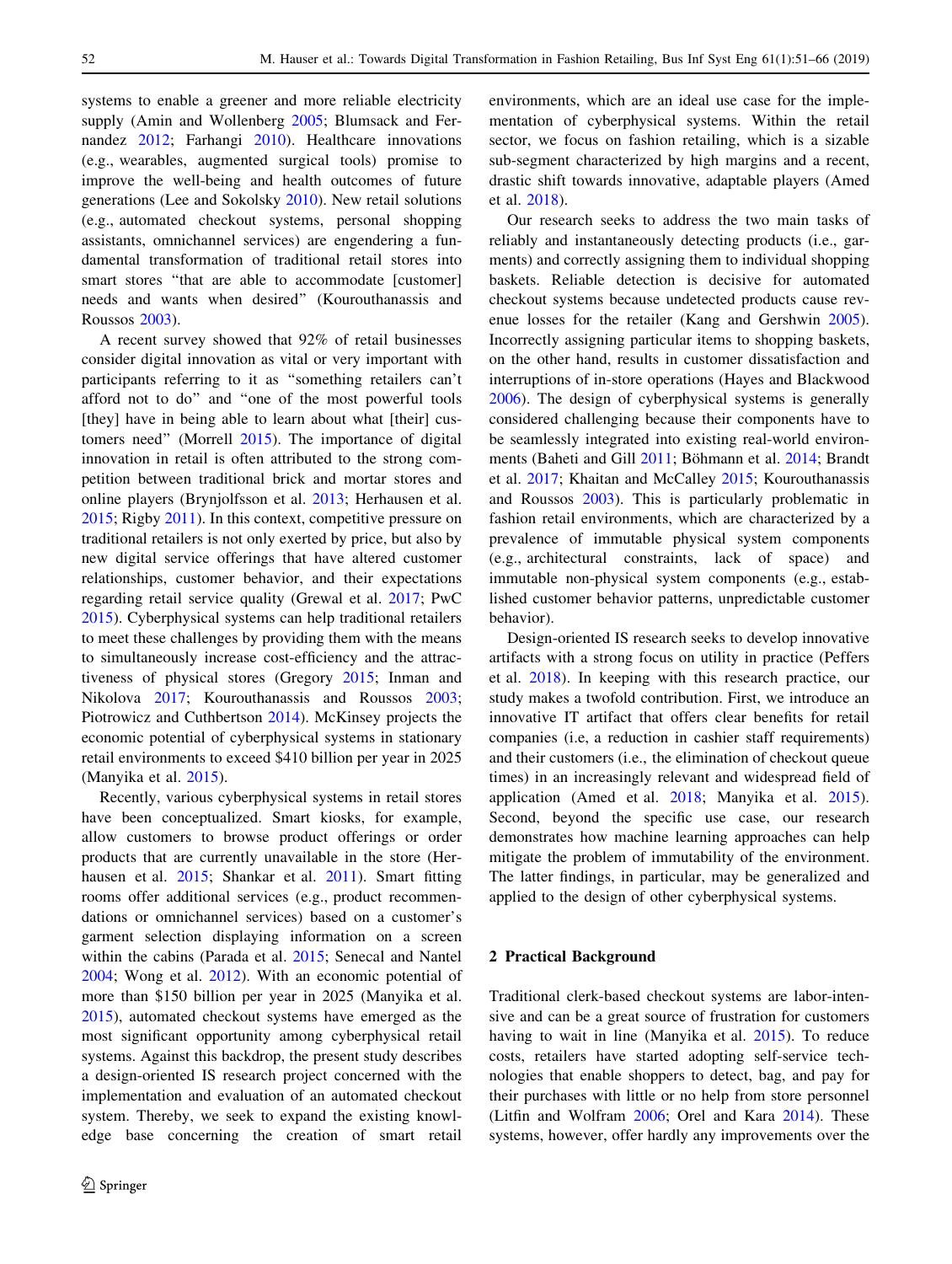

traditional checkout process with respect to the customer experience, potentially creating new challenges as many customers consider the service frustrating, irritating, and alienating (Meuter et al.  $2000$ ).<sup>1</sup>

Self-service checkout systems can be roughly categorized into (1) centralized systems at store exits and (2) decentralized systems (e.g., handhelds, mobile phones) that customers carry with them while moving through the store. Both types of system usually rely on linear or matrix barcodes (e.g., QR codes). The first group comprises selfcheckout terminals (e.g., NCR self-checkout systems) and tunnel scanners (e.g., Wincor Nixdorf 360° scanners). In the former case, customers themselves must scan the items they want to purchase one at a time. Tunnel systems, on the other hand, rely on cameras that scan the barcodes of items on a conveyer belt, thus requiring customers to simply put their items on the belt. In contrast to centralized systems, decentralized systems allow for the continuous scanning of items while customers are walking through the store. Such portable systems can be handhelds that retailers provide to their customers or even customers' own mobile phones (the latter case requiring that customers install an app that provides self-checkout functionality).

Automated checkout systems scan, total, and charge a customer's purchases to a registered payment account as the customer is leaving the store (Manyika et al. [2015](#page-14-0)). These systems promise greater sales due to an improved

customer experience and cost savings because less store personnel is needed. Automated checkout systems have to detect customers' shopping baskets and initiate payment processes. To solve the detection task, these systems must tackle two subtasks: They have to reliably detect purchased products and assign these to individual shoppers.

Figure 1 presents an overview of the different checkout systems we identified: we first differentiate between clerkbased and unmanned systems (criterion 'staffing'). Unmanned systems can be further broken down into selfservice and automated checkout systems (criterion 'process'). Third, we differentiate between systems with a central point of scanning (e.g., at the store exit) and systems with decentralized points of scanning, that is systems that require scanning at the very moment customers select items from shelves or put them into shopping carts (criterion 'infrastructure').

The literature on automated checkout systems is sparse. To the best of our knowledge, only two systems from the literature address the aforementioned challenges. The first system (MyGrocer) relies on shopping carts equipped with RFID readers that detect objects placed in the carts (Kourouthanassis and Roussos [2003;](#page-14-0) Roussos et al. [2003](#page-15-0)). As customers have their own RFID-equipped shopping carts during a shopping trip, the assignment of products to customers is a somewhat trivial task; customers are charged for the products that the RFID reader of their shopping cart has detected. The second system is Amazon Go, which recently received enormous attention in the media. The system promises to automatically detect products taken from or returned to shelves, keep track of the products chosen by customers in virtual shopping carts, and

 $\frac{1}{1}$  Meuter et al. ([2000\)](#page-14-0) found that causes of dissatisfaction with selfservice technologies were failure of the technology, design problems in regard to both the technological interface and the service that it offered, and customer-based failures (e.g., forgetting one's personal identification number).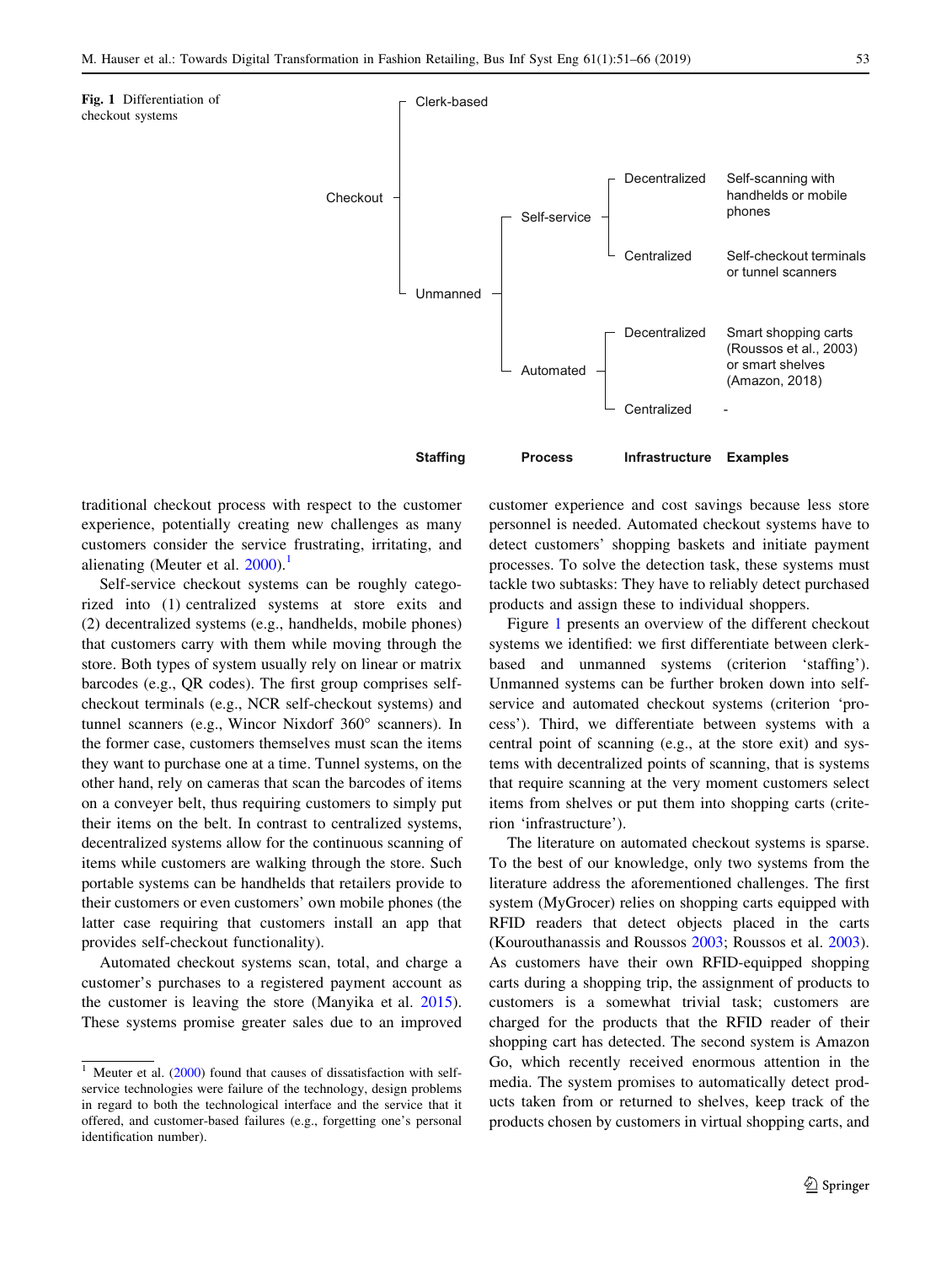charge the customers' Amazon accounts after they leave the store. In addition, Amazon promises that all customers need to use their system is an Amazon account, a supported smartphone, and the Amazon Go app to register their entrance into the store (Amazon [2018](#page-13-0)). Available information regarding the Amazon Go system suggests that it stores the inventory locations of all products within stores and mainly relies on cameras to detect products that customers take from or return to particular inventory locations.<sup>2</sup> In addition to the cameras, additional sensors (e.g., pressure sensors, infrared sensors, light curtains, and RFID readers) and customer information (e.g., purchase history) can be utilized to identify and assign purchases.

# 3 System Design

Automated checkout systems must identify customers' shopping baskets and initiate payment processes. We focus on the first task, which entails reliably and instantaneously detecting products and correctly assigning them to shopping baskets. We do not aim at assigning these shopping baskets to individual customers because we consider customer identification as part of the payment initialization process. The main reason for focusing on the identification of shopping baskets is that this task cannot be adequately solved by the automated checkout systems described in the literature. This is because these solutions were developed for supermarket settings which differ significantly from fashion retail environments with respect to in-store processes and the suitability of specific technologies.

# 3.1 Requirements Analysis

The present study was conducted in the course of a research project undertaken by multiple research institutions and two leading European fashion retailers. Together with the industry partners within the project, we put forward the following observations and explain how they affected various design decisions:

1. There are no shopping carts or baskets in fashion retail stores We consider this an immutable property of fashion retailing, as customers will likely be alienated by fashion stores requiring them to use shopping carts to track their purchases (Litfin and Wolfram [2006](#page-14-0)). Furthermore, store layouts may not permit carts to navigate the shopping area (i.e., an immutable physical component of fashion store environments). Lastly, the mental association of bulk shopping with the use of carts and baskets may be detrimental to brand image (i.e., an immutable non-physical component of fashion store environments).

- 2. Customers in fashion retail stores usually leave unwanted garments in the changing room We consider this to be another immutable business process as some customers might not accept the necessity of going back to search for the shelf from which they picked up a garment.
- 3. Usage of cameras is problematic in key areas of fashion stores (i.e., changing rooms) Several scholars have highlighted the importance of considering the potential intrusiveness of technological innovations in retail stores with regard to customer privacy (e.g., Grewal et al. [2017;](#page-14-0) Litfin and Wolfram [2006\)](#page-14-0).
- 4. Major fashion retailers have implemented item-level RFID tagging of products<sup>3</sup> Fashion retailers and suppliers first adopted RFID at case-level mainly for inventory management purposes (Hardgrave et al. [2013](#page-14-0)). Item-level tagging has, however, moved out of the research environment and into mainstream commerce (Barthel et al. [2014\)](#page-13-0). Today, major fashion retailers such as Walmart, J. C. Penney, and Zara have already implemented item-level RFID tagging of products. Leveraging the available sensor infrastructure facilitates a cost-effective and less intrusive integration of checkout systems into existing store environments.

These requirements are violated by the decentralized automated checkout solutions presented in Sect. [2.](#page-1-0) The first observation rules out automated checkout systems based on smart shopping carts (i.e., systems such as MyGrocer). The second observation rules out automated checkout systems that rely on shelf activity to track purchases (i.e., systems such as Amazon Go).

We therefore decided to design an automated system with a central point of detection (i.e., items are detected when customers leave the store). With respect to technology selection, observations 3 and 4 make a very strong case for RFID-based item detection. However, the use of RFID is more challenging than in the MyGrocer project, where carts only need to detect items within them. In our case, the system needs to detect items that leave the store through an exit gate. This requires antennas with a large read range and high power. Unfortunately, this leads to the detection of RFID tags carried near the gate instead of through the gate. Furthermore, assigning items to individual customers is very challenging unless customers wait in line and pass

 $\frac{2}{3}$  Although Amazon has not published any technical details about their system, information on the company's website and two patents filed by the company (Kumar et al. [2015](#page-14-0); Puerini et al. [2015](#page-15-0)) provide insights into the implementation of this cyberphysical retail system.

<sup>3</sup> RFID identifies products at the item level without a direct line of sight. Furthermore, it facilitates the simultaneous bulk detection of multiple objects.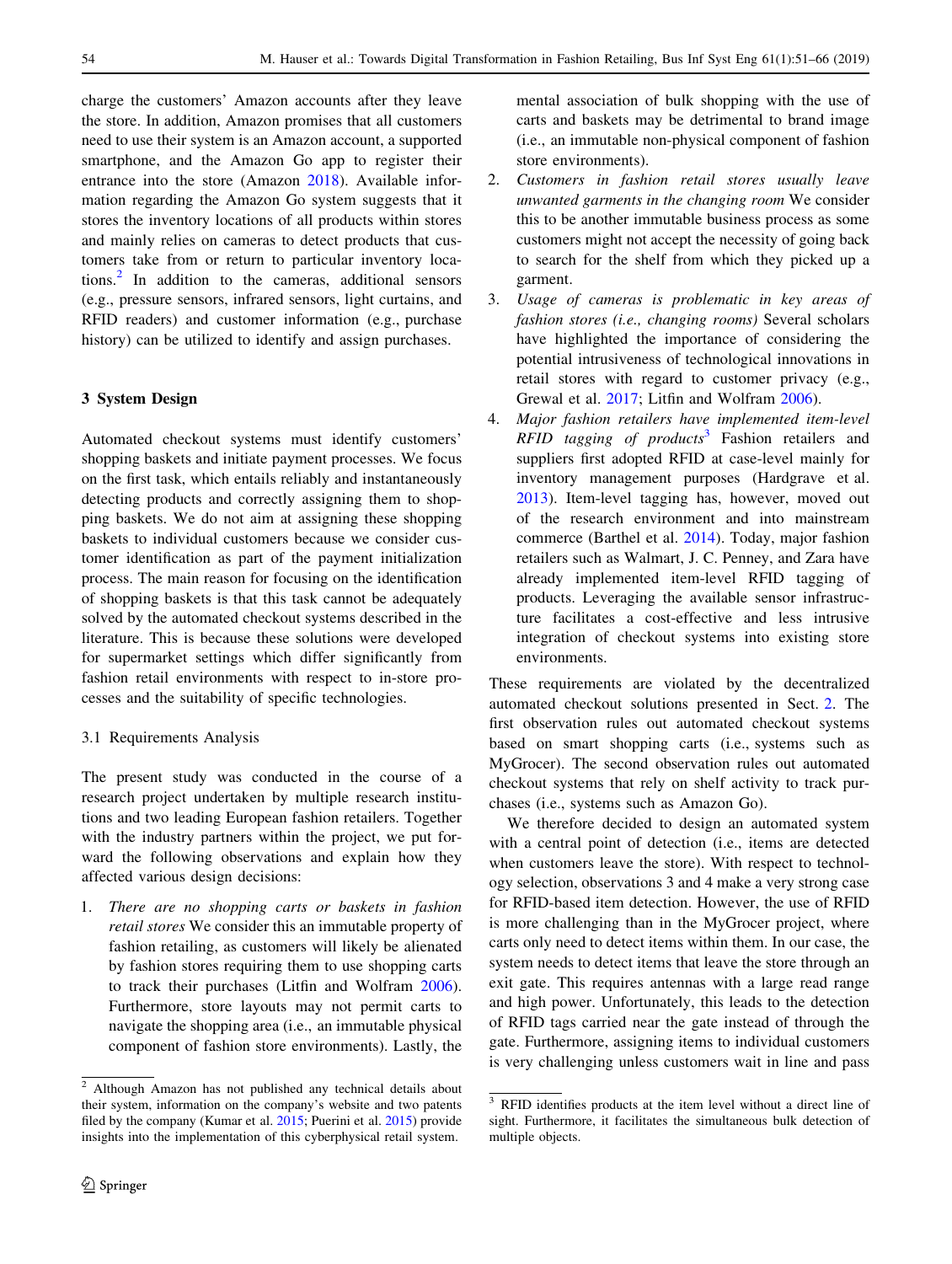

through the gate one at a time. However, prior work has demonstrated that RFID-based solutions can successfully execute diverse and complex processes in retail environments: For example, Chaves et al. ([2010\)](#page-14-0) present a model for the automatic detection of misplaced garments in retail stores. Parada et al. [\(2015](#page-15-0)) present a system that detects products taken from smart shelves based on the analysis of low-level RFID data. Similarly, Li et al. [\(2015](#page-14-0)) introduce a system able to distinguish between different touch events (e.g., browsing through RFID-tagged garments, selection of garment of interest).

## 3.2 Research Methodology

We aim at creating an artifact that reliably and instantaneously detects items that are leaving the store and correctly assigns them to individual shopping baskets. Our design process follows the guidelines put forward by Hevner et al. ([2004\)](#page-14-0):

- Problem Relevance There are many possible applications for automatic detection systems. The gross economic potential of automated checkout systems is projected to exceed \$150 billion per year in 2025 (Manyika et al. [2015\)](#page-14-0). Adoption reduces waiting times and thus increases customer shopping satisfaction, as well as cutting costs. Systems described in the literature can not be applied in fashion retail environments because they were developed for supermarket settings which differ significantly from fashion retail environments with respect to in-store processes and the suitability of specific technologies.
- Design as an Artifact The proposed automated checkout artifact combines hardware (RFID readers and antennas) and software components (data processing and prediction routines) to ensure (1) the reliable and timely detection of items and (2) the correct assignment of these items to shopping baskets.
- Design Evaluation We evaluate the artifact using a comprehensive experimental study in the laboratory. Our setup takes into account the limited process control in fashion retail stores by considering, for example, multiple typical customer movement patterns, different numbers of people, and different movement speeds.
- Research Contribution Our research contributes to the understanding of the design of cyberphysical systems and provides prescriptive knowledge regarding the design of automated checkout systems. In addition, our research demonstrates how machine learning approaches can help mitigate the problem of environmental immutability.
- Research Rigor Our software components leverage state-of-the-art supervised and unsupervised machine learning techniques to implement a reliable automated detection system. By relying on separate training and test data sets, our artifact evaluation incorporates best practices established in data science.
- Design as a Search Process Our design artifact is based on existing models and research contributions (e.g., Hauser et al. [2015](#page-14-0); Keller et al. [2014;](#page-14-0) Ma et al. [2018](#page-14-0)). Moreover, the findings may be generalized and applied to the design of other cyberphysical systems in retail environments and beyond.
- Research Communication Our research informs both technical and managerial audiences. The data mining models primarily address audiences with a more technical focus. In addition, we want to encourage decision-makers to leverage the potential of low-level RFID data with data analytics techniques.

#### 3.3 System Architecture and Infrastructure

The architecture of our automated checkout artifact combines hardware and software components (see Fig. 2). The hardware consists of two RFID reader installations, a ceiling-mounted system that helps track items, and a gatemounted system that helps to detect items that are leaving the store. This infrastructure collects low-level RFID data that is then processed by the software components. There are two distinct software functionalities. The first software component uses machine learning techniques to reliably and instantaneously detect items that are leaving the store; the second assigns items leaving the store (identified by the first component) to individual shopping baskets. These shopping baskets are the output of the artifact.

Figure [3](#page-5-0) depicts the infrastructure with the two parallel RFID readers from Impinj, a manufacturer of RFID devices and software. The gate-mounted system features four farfield antennas (Impinj Inc. [2017a](#page-14-0)), while the ceiling-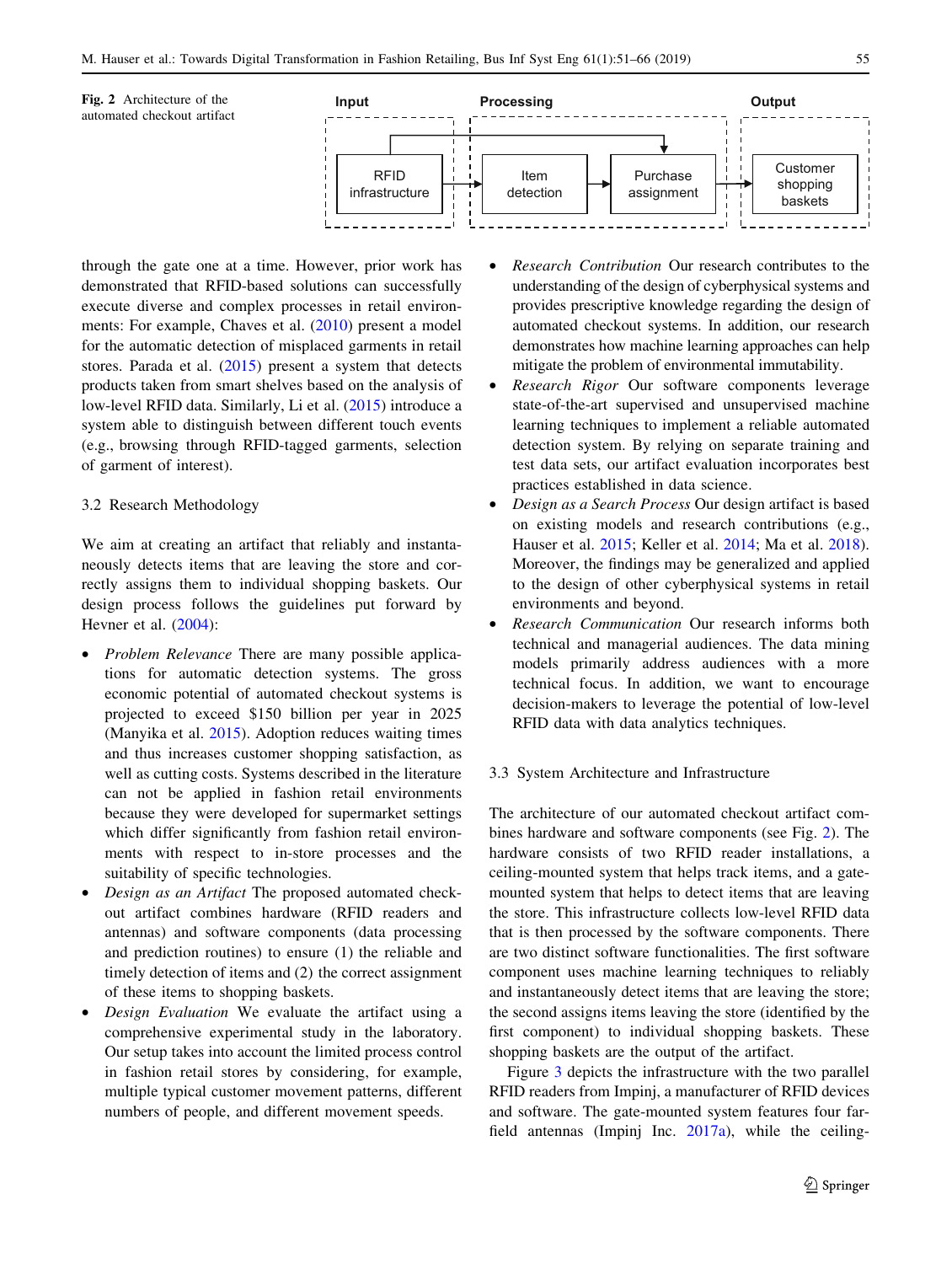<span id="page-5-0"></span>

Fig. 3 Infrastructure with two parallel RFID reader installations

mounted system boasts an array of 52 far-field antenna beams mounted in one housing (Impinj Inc. [2017b](#page-14-0)).

#### 3.4 Item Detection Approach

The item detection software component has to reliably distinguish between items that pass through a transition area and others (e.g., static items near the RFID reader). If items passing the transition area are not registered, we speak of false-negative events. False-positive events, on the other hand, denote situations in which items that do not pass the transition area are classified as having done so. Advanced data analytics techniques provide an avenue by which to reduce the shortcomings of solely hardware-based RFID solutions with respect to detection quality. To apply machine learning algorithms, the RFID data streams first need to be split into chunks to enable continuous evaluation in real time. In a second step, these chunks are aggregated to extract predictive features encoding information regarding observed real-world events. These features are then used to train classification models, which automatically map RFID data streams to classification events.

#### 3.4.1 Data Preprocessing

Table 1 provides a representative excerpt from the raw data gathered by the RFID infrastructure. Each row reflects a single tag read event triggered by one of the readers' antennas. Here, EPC stands for Electronic Product Code and is the unique identifier of the RFID tag, RSSI stands for Radio Signal Strength Indication indicates the radio signal's power, phase angle is the current state of the backscattered sinusoidal wave, and antenna is the ID of the antenna that read the tag.

Prior research has usually considered aggregates for single runs and the classification is thus performed after a tag has moved through a transition area (e.g., Hauser et al. [2015](#page-14-0); Keller et al. [2014](#page-14-0); Ma et al. [2018](#page-14-0)). In contrast, we aim to detect products at the very moment they are moved through the gate (i.e., when a person leaving the store is standing right in the middle of the RFID gate). This is important because detecting a shopping basket after a customer has left the store is obviously too late to initiate a payment process. Similar to Parlak and Marsic ([2013\)](#page-15-0), we first apply a sliding window approach to enable continuous evaluations in real time. A sliding window is a window of a certain size (e.g., detection events of the last 2 s) that is updated at regular time intervals (Jeffery et al. [2006\)](#page-14-0). Each window contains only detection events from one particular tagged product within reading range of the antennas. Our research determined that window sizes of 2 s offer sufficient information to reliably classify the events. To facilitate real-time evaluation, we apply window shifts every 250 ms.

Table 1 Representative lowlevel RFID data excerpt

| Reader  | EPC.   | Timestamp        | Antenna | RSSI    | Phase angle |  |  |
|---------|--------|------------------|---------|---------|-------------|--|--|
| Ceiling | 30327D | 1,453,989,765.31 | 15      | $-59.0$ | 3.50        |  |  |
| Ceiling | 3032D1 | 1,453,989,765.31 | 15      | $-56.0$ | 2.91        |  |  |
| Gate    | 30327D | 1,453,989,765.34 | 4       | $-69.0$ | 2.72        |  |  |
| Ceiling | 30327D | 1,453,989,765.34 | -17     | $-56.0$ | 3.07        |  |  |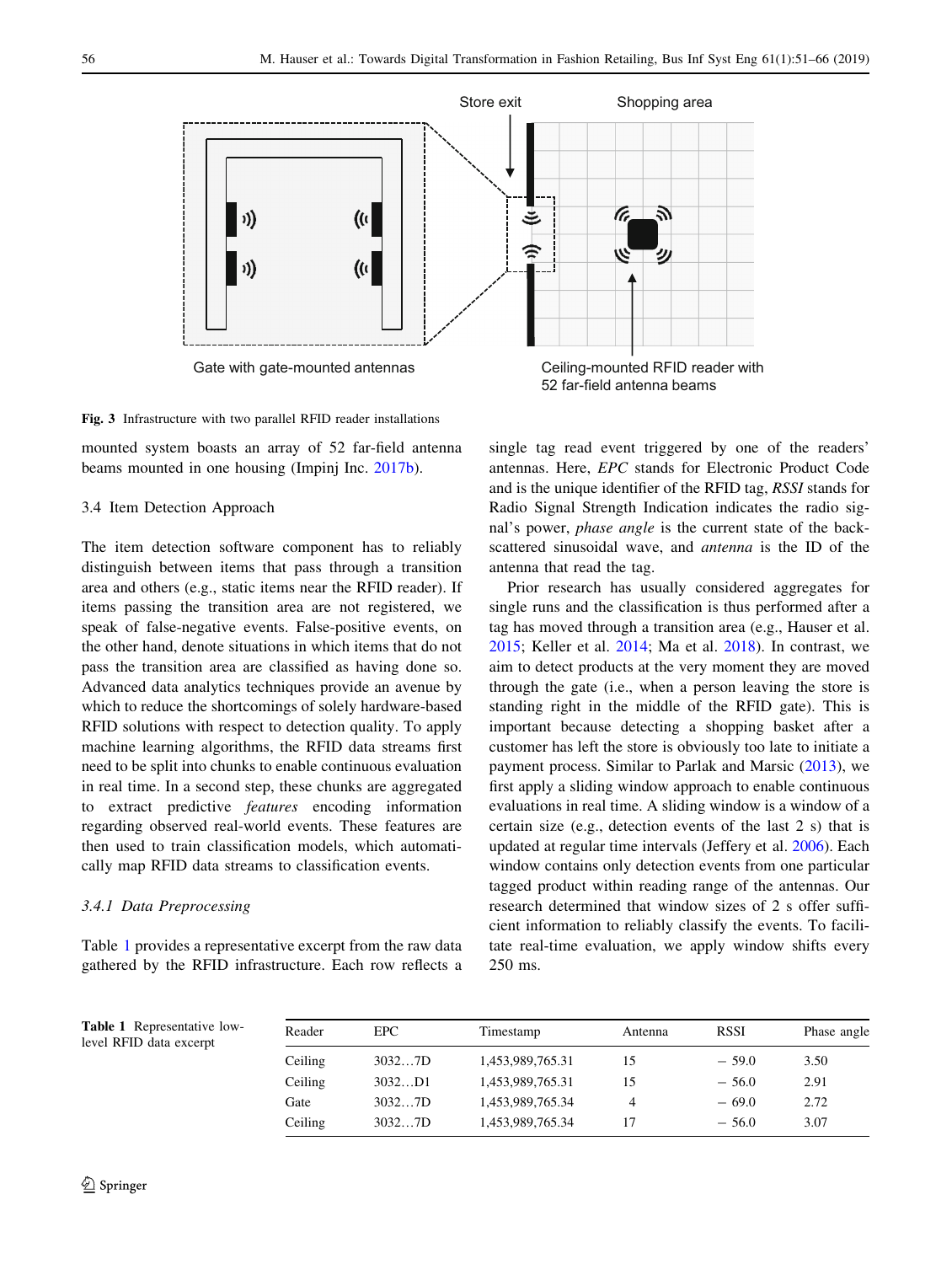#### <span id="page-6-0"></span>3.4.2 Feature Engineering

In a second step, we examine the two-second windows and extract features from the raw data stream. These features condense information regarding observed real-world events. Several authors stress the fact that feature generation is a key phase of any data mining project (Domingos [2012;](#page-14-0) Halevy et al. [2009](#page-14-0)). The considered features are specific to the RFID analysis task at hand and must be developed based on knowledge of the particular business process in question.

Prior research leveraging data analytics techniques for the improvement of RFID-based transition detection systems has almost exclusively focused on systems in controlled environments such as production or logistics facilities (e.g., Buffi et al. [2017;](#page-14-0) Keller et al. [2014](#page-14-0); Ma et al. [2018](#page-14-0)). In these environments, companies can instruct their employees how to behave in the proximity of RFID readers, which is clearly not possible when dealing with customers. For this reason, we focus on the development of features that facilitate the reliable identification of multiple moving objects. We engineered 184 different features for training of the classification models. One example of a feature with high predictive power is the maximum RSSI value measured in a series of detections of a particular tag within the two-second windows. Here we first consider the reader level and derive a maximum RSSI value for the gate antenna detections and one for the ceiling antenna detections. In addition, we focus on the individual antenna level and derive values for the detections of the antennas. Maximum signal strength values are standard features considered for the classification of RFID events in previous studies (Keller et al. [2014](#page-14-0); Ma et al. [2018\)](#page-14-0). These features are very useful in distinguishing static and moving tags, but their ability to distinguish moving objects from other moving objects is limited. For this reason, we came up with additional features that put individual readings into temporal relation to one another and augmented them with antenna information. Examples are the parameters of a Gaussian fit of the signal strength values for detections of a particular tag within the two-second windows. A complete list of the features considered in our classification models is provided in '['Appendix](#page-12-0)'' (available online via [https://www.](https://www.springerlink.com) [springerlink.com](https://www.springerlink.com)).

## 3.4.3 Modelling

We approach the classification problem using a set of standard algorithms: logistic regression (LogReg) (Menard [2018\)](#page-14-0), artificial neural networks (ANN) (Bishop [2006](#page-14-0)), support vector machines (SVM) (Chang and Lin [2011](#page-14-0)), and gradient tree boosting (XGBoost) (Chen and Guestrin [2016\)](#page-14-0). We perform hyper-parameter optimization of the classification models considering, for example, numbers of hidden layers and nodes or maximum number of constructed trees (Witten et al. [2016](#page-15-0)).

Every 250 ms, the data-mining models consider twosecond windows of raw data for every tagged item within reading range of the antennas and analyze whether the tags in question have moved through the gate or not. To detect whether an item has moved through the gate, the models have to classify at least one of the associated two-second windows as having moved through the gate (true-positive event). In this context, associated windows are all the windows containing detection events for a particular item while the item was being moved out of the store. In contrast, to avoid false alarms (false-positive events), the models must not classify any of the two-second windows associated with detections of products that are in vicinity of the gate but have not been moved through it (e.g., products that are carried near the gate or products on shelves close to the gate) as having moved through the gate.

#### 3.5 Purchase Assignment Approach

The software component for purchase assignments associates items leaving the store (identified by the first component) with individual customers. To this end, we first infer item paths in the shopping area in front of the gate and then apply cluster analysis to group them. The procedure rests on the assumption that the paths of items purchased by one customer are more similar to each other than to paths of other items.

## 3.5.1 Item Path Determination

We rely on state-of-the-art indoor localization techniques to infer item paths. To this end, we apply the ''Scene Analysis'' technique to estimate the position of an object by matching its real-time measurements with the raw data "fingerprints" at different positions (Liu et al. [2007\)](#page-14-0). We again consider a sliding window approach with window shifts every 250 ms to facilitate continuous evaluation. In contrast to the development of the first software component, we do not, however, rely on window sizes of equal length but split the data such that each chunk contains only detections from one collection cycle covering all 52 successively activated antenna beams of the ceiling-mounted RFID reader. The durations of the physical cycles depend on the number of tags in the antenna field and therefore vary over time. Considering time intervals of equal length would have the drawback that some antenna beams might not yet have been activated. This, in turn, would lead to areas not being covered by the system, thus resulting in undetected items. In the artifact's first software component, we consider time intervals instead of collection cycles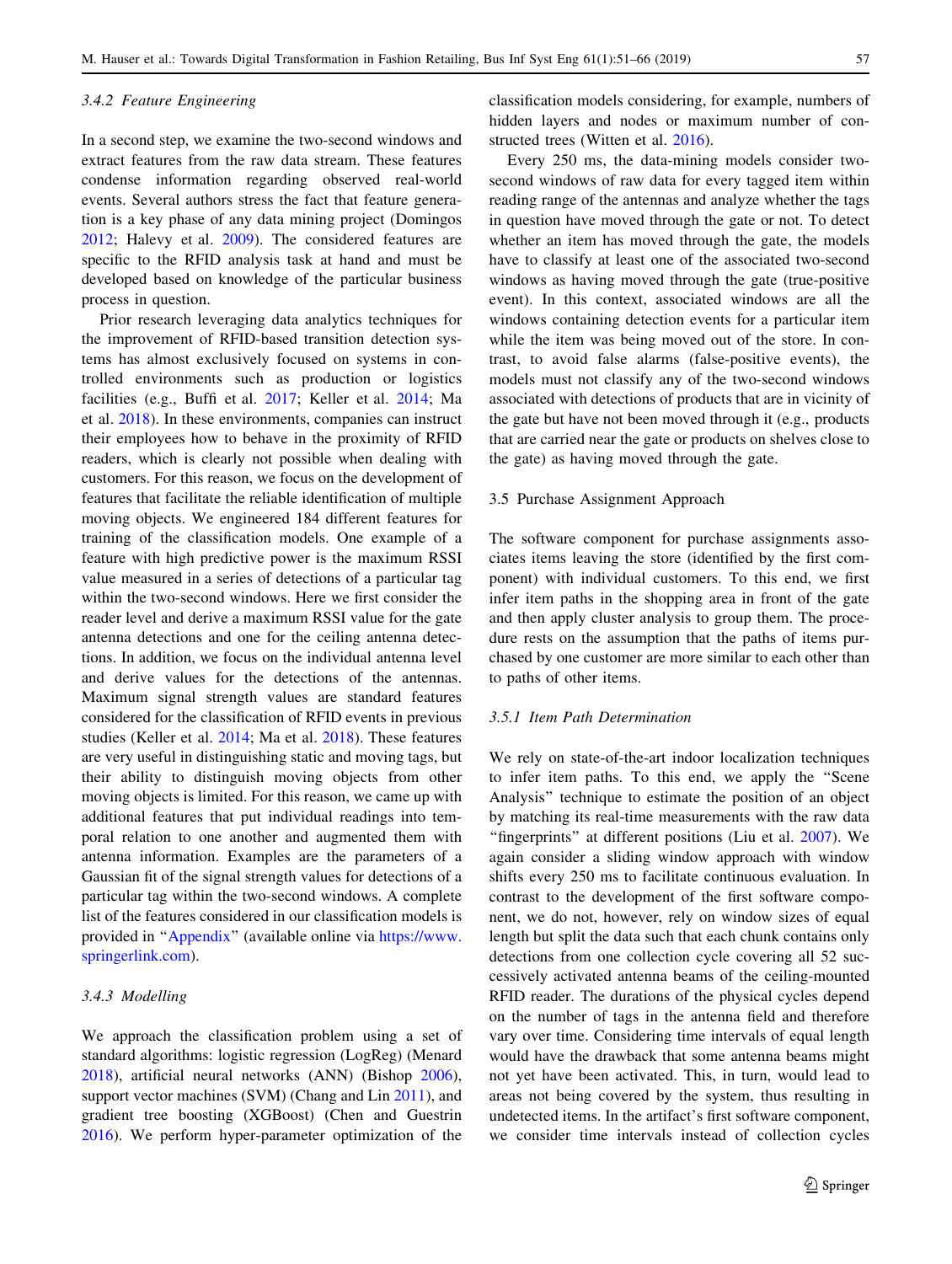

Fig. 4 Visualization of the process for the assignment of products to shopping baskets

because objects that are carried out of the store will definitely be detected by the gate antennas (in contrast to objects that are somewhere within the shopping area in front of the gate). Whereas the data from the ceiling antennas is decisive for the localization of RFID-tagged objects, the gate antennas are more important for the identification of objects that pass through the gate.

We developed 174 features for the training of the classifiers that help localize tags within reading range of the antennas. Most of them are antenna-based features pertaining to the ceiling-mounted RFID system, but we also leverage the low-level data from the gate antennas. For instance, a high maximum signal strength from the gate antennas in combination with a low number of reads from the ceiling-mounted reader is a good indicator that an object is very close to the exit. Intuitively, the high maximum signal strength indicates that the person is near the gate, while the low number of readings suggests that the person is facing away from the ceiling-mounted system (i.e., that the person's body is shielding the RSSI signals). A complete list of the features considered in this second classification model is again provided in ''[Appendix'](#page-12-0)'.

We apply multiclass classification for solving the localization task, which requires dividing the shopping floor area in front of the gate into grid fields and collecting training data for each of these fields (raw data ''fingerprints''). Here the number of grid fields denotes the number of classes considered in the data-mining model. We consider the same machine learning models as for the first software component and again perform hyper-parameter optimization. To determine item paths, we concatenate the most probable locations of individual items over time.

#### 3.5.2 Assignment Process

To assign items to individual shopping baskets, the artifact needs to identify the correct customer associated with the items that are currently leaving the store. This task can be tackled by grouping the items within the antennas' reading range (i.e., the shopping area in front of the gate) such that items in the same group are regarded as belonging to the same customer. We approach the problem by first determining all individual item paths within the antennas' reading range. The procedure for the assignment of items then rests on the assumption that paths of items carried by one customer are more similar to each other than to paths of other items.

Figure 4 illustrates the assignment process. The process is triggered every time the first software component detects an item being moved through the gate. The assignment component then has to determine all the other items that also belong to this shopping basket. This is achieved by analyzing the paths of all items within the antennas' reading range. We first determine whether all the items belong to a single customer by applying a simple threshold rule based on the average Euclidean distance between pairs of items. If all items belong to one customer, we assign them to one shopping basket. Otherwise, we use clustering techniques to determine the items that form a group with the item that triggered the through the gate event. If the first software component triggers another through the gate event, we repeat the process but exclude items that are already assigned to customer shopping baskets.

We follow a two-step approach to grouping items. We first determine clusters for every possible number of customer shopping baskets and evaluate each clustering result. Then, in a second step, we choose the best result. To determine the item groups, we use the Partitioning Around Medoids (PAM) clustering algorithm (Reynolds et al. [2006](#page-15-0)). In order to evaluate the similarity between pairs of tagged items, we again rely on the Euclidean distance. For the evaluation of the goodness of the clustering results, we calculate the average silhouette width for each cluster result, which indicates whether objects are matched well to their own clusters and can be distinguished from neighboring clusters (Rousseeuw [1987\)](#page-15-0).

# 4 Evaluation

We collected large data sets in a retail research laboratory for instantiation and evaluation of the automated checkout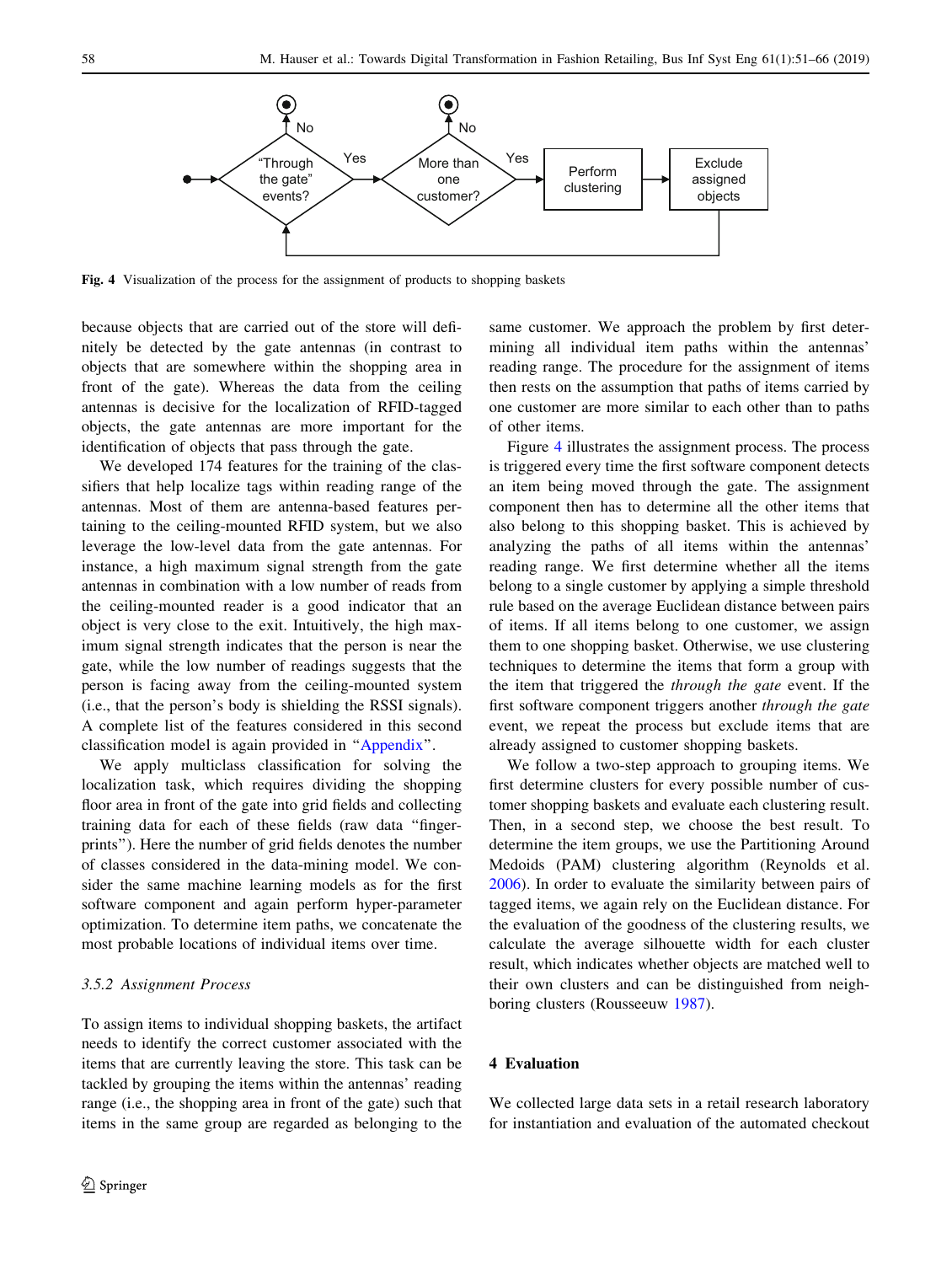<span id="page-8-0"></span>

Fig. 5 Test setting with typical customer movement patterns

artifact. The artifact design necessitates, on the one hand, the collection of RFID raw data traces stemming from tests with people carrying RFID-tagged objects and simulating real world customer movements in the experimental shopping area. On the other hand, we need raw data fingerprints at different locations within the shopping area for training of the indoor localization data-mining model (see Sect. [3.5.1](#page-6-0)).

#### 4.1 Evaluation Setting

We set up an experimental shopping area in a retail research laboratory for the evaluation of the automated checkout artifact. The dimensions of our experimental shopping area were 4.8 m by 4.8 m. $<sup>4</sup>$  For the collection of</sup> training data for the indoor localization model, we divided this area into 64 grid fields of equal size.

The artifact design necessitates the collection of (1) RFID raw data fingerprints at different locations within the shopping area for training and testing of the indoor localization model and (2) RFID raw data traces stemming from tests with people that carry RFID-tagged objects and simulate real-world customer movements in the experimental shopping area. For the collection of the first data set, we collected RFID raw data fingerprints for each of the 64 grid fields within the experimental shopping area. To achieve this, a person carrying garments stood in the shopping area and held the garments such that they were positioned right above one of the fields. During the tests, the garments were moved up and down to reflect real-life shopping situations. We collected approximately 2 min of low-level RFID data for every grid field and two different numbers of tagged items (one and three objects). The resulting RFID data set comprises 1,515,918 individual tag readings.

Our experimental setup takes into account the limited process control at store exits by considering multiple walking paths, different numbers of people and RFIDtagged items, as well as different movement speeds (i.e., walking and running). Figure 5 illustrates the

 $4\overline{ }$  The proposed system can be applied in retail environments that are larger than our experimental shopping area because the automated checkout solution we propose requires only observation by RFID systems of the area in front of the store exit and not observation of the entire store.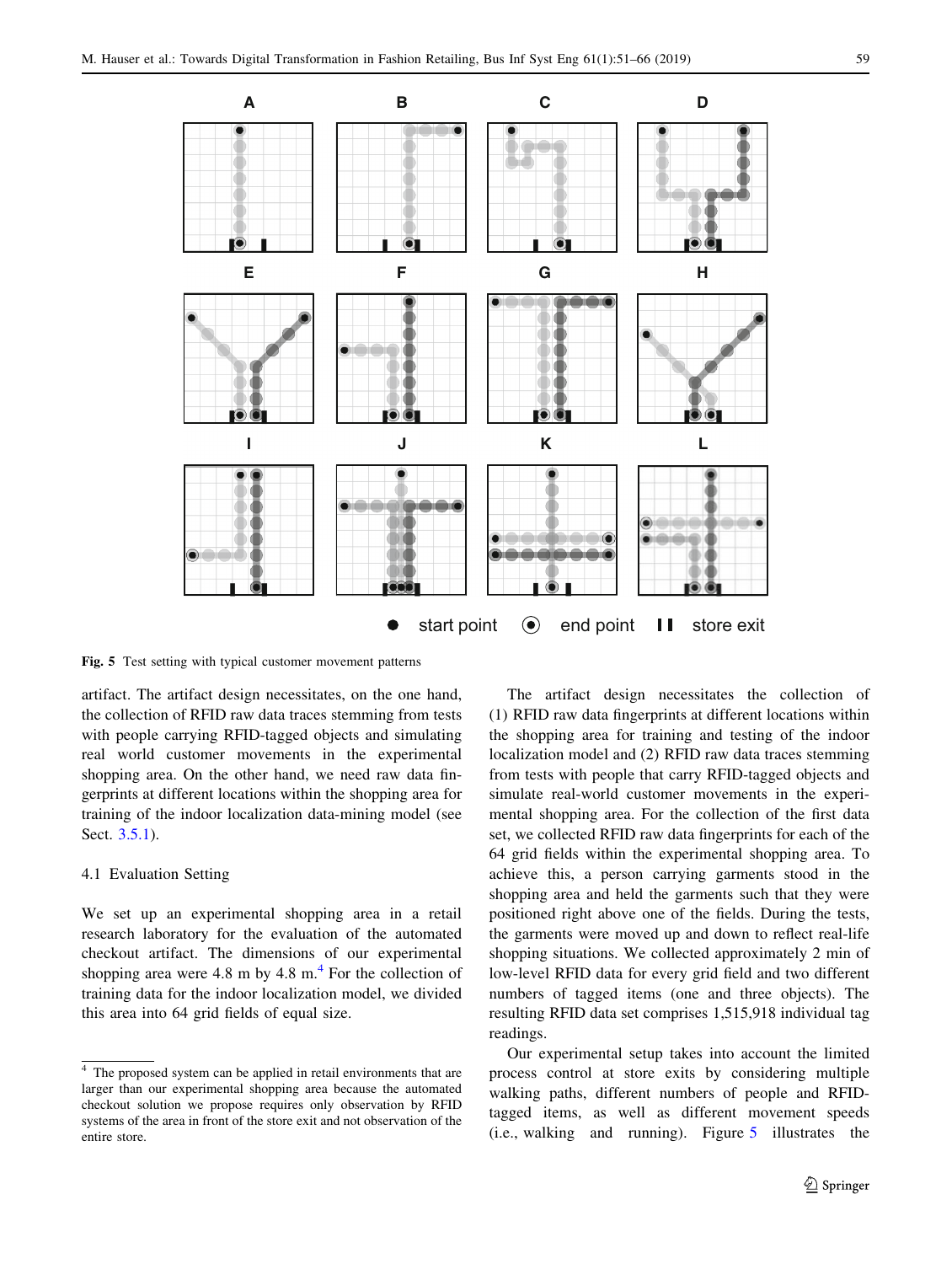Table 2 Experimental design (numbers in table fields indicate numbers of repetitions per test)

| People | Tags | Speed   |                          | Movement patterns |    |                          |    |    |    |    |    |    |    |    |
|--------|------|---------|--------------------------|-------------------|----|--------------------------|----|----|----|----|----|----|----|----|
|        |      |         | A                        | B                 | C  | D                        | Е  | F  | G  | H  |    | J  | K  | Ι. |
|        | 3    | Walking | 50                       | 50                | 50 |                          |    |    |    |    |    |    |    |    |
|        | 3    | Running | 50                       | 50                | 50 |                          |    |    |    |    |    |    |    |    |
|        | 6    | Walking | 50                       | 50                | 50 | $\overline{\phantom{0}}$ |    |    |    |    |    |    |    |    |
| 2      | 6    | Walking | $\overline{\phantom{0}}$ |                   | -  | 50                       | 50 | 50 | 50 | 50 | 50 |    |    |    |
| 3      | 9    | Walking | $\overline{\phantom{0}}$ |                   |    |                          |    |    |    |    | -  | 50 | 50 | 50 |

customer movement paths that we considered in our analysis. Error sources that we identified during our experiments are (1) customers with tagged objects who walk in close proximity to the gate and (2) customers with tagged objects who leave the store at the same time and on similar movement paths. To account for such settings, we expanded our analysis. Training and testing of supervised classification models necessitates labelled data. To obtain precise labels concerning garment position, we additionally installed a light barrier at the gate for the data collection process to identify the exact time a tag was moved through the gate. We did not use the information from the light barrier for the development of our features. Our experimental design includes 18 tests in total, each of which was repeated 50 times. Table 2 provides a complete overview of the experimental design. The data set comprises 1500 runs with a total of 1,431,347 individual tag readings.

## 4.2 Evaluation Results

The artifact evaluation is based on the tests with typical movement paths in retail stores (i.e., the second data set). To ensure representative results, we performed fivefold cross validation: In each round, we used 80% of the data for the training of the item detection model and the remaining 20% for the evaluation of the automated checkout artifact. We first evaluate the system's ability to detect, in a reliable and timely fashion, items that are moved through the RFID gate. Subsequently, we evaluate the assignment of purchases to shopping baskets.

#### 4.2.1 Reliability of Detection

In our tests, 4350 items (1300 customer shopping baskets) were carried through the gate and another 600 items (200 customer shopping baskets) were carried around the store but did not leave the shopping floor area (see movement patterns I, K, and L in Fig. [5](#page-8-0)). We base our evaluation of the model's reliability on the criteria of balanced accuracy, precision, and recall. Balanced accuracy is the arithmetic mean of the detection rates of both classes, while precision represents the share of instances classified as moved through the gate that were actually moved through the

Table 3 Item-level classification results

| Classifier     | Balanced accuracy $(\%)$ | Precision $(\% )$ | Recall $(\%)$ |
|----------------|--------------------------|-------------------|---------------|
| <b>ANN</b>     | 98.59                    | 99.76             | 98.85         |
| LogReg         | 79.23                    | 98.70             | 64.62         |
| <b>SVM</b>     | 98.13                    | 99.95             | 96.56         |
| <b>XGBoost</b> | 97.57                    | 99.95             | 95.47         |

gate. In our application, precision values below 100% indicate that tags which were not moved through the gate were erroneously classified as moved through the gate. Recall measures the proportion of correctly classified through the gate instances. For very conservative classifiers that tend to classify instances as not through the gate in uncertain cases, recall will be low.

The performance indicators for the four types of classifiers are summarized in Table 3. With the exception of the logistic regression model (LogReg), all models achieve a high level of classification performance. Recall values of 96.56% (SVM), 95.47% (XGBoost), and 98.85% (ANN) indicate that the models appropriately classified almost all items that were moved through the gate. A detailed analysis of the false positive classifications (false alarms) reveals that most errors were caused by false classifications of items that were carried in very close proximity to the gate, but not through it (see movement pattern K in Fig. [5](#page-8-0)).

Recall values below 100% at item level (see Table 3) do not necessarily imply that some items might not get assigned to customers' shopping baskets. This is because the item detection component only needs to classify at least one of the items in a shopping basket as through the gate in order to trigger the assignment process for the items that are currently within reading range of the antennas. To obtain a more accurate evaluation of the item detection component, we therefore additionally consider classification results at basket level. Table [4](#page-10-0) presents the evaluation results. A basket is correctly classified as moved through the gate if at least one item in that basket was correctly classified as moved through the gate. Accordingly, the component correctly identifies shopping baskets that did not leave the shopping floor if it never classifies any of the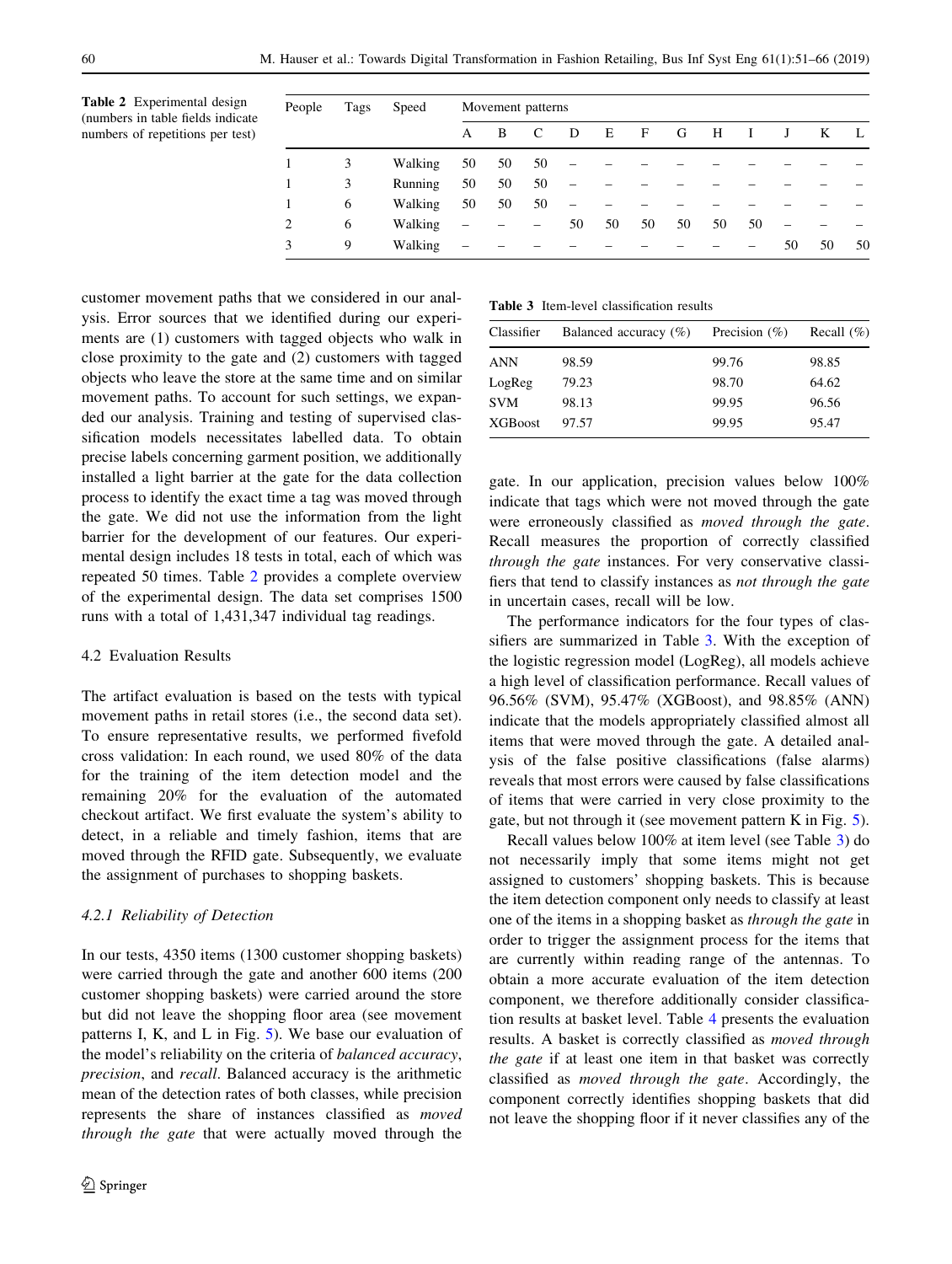| Classifier      | Balanced accuracy $(\%)$ | Precision $(\%)$ | Recall $(\% )$ |
|-----------------|--------------------------|------------------|----------------|
| <b>ANN</b>      | 97.75                    | 99.31            | 100.00         |
| LogReg          | 89.25                    | 97.65            | 93.00          |
| <b>SVM</b>      | 99.50                    | 99.85            | 100.00         |
| <b>XGB</b> oost | 99.50                    | 99.85            | 100.00         |

<span id="page-10-0"></span>Table 4 Basket-level classification results

items in those baskets as moved through the gate. With 99.50% balanced accuracy, 99.85% precision, and 100% recall the SVM and the XGBoost achieve the best classification results. The 100% recall rate indicates that the models detected all the shopping baskets that were moved through the gate.

## 4.2.2 Timeliness of Detection

Apart from reliability, the timeliness of detection is important. If the shopping basket of a customer is detected after the customer has already walked through the RFID gate, it may be too late to initiate a payment process. The initiation of a payment process long before the customer actually walks through the gate, on the other hand, could also be a source of potential error because these customers might not yet have made up their mind and, on their way to the exit, decide not to leave the store after all. Figure 6 visualizes the distribution of the detection times (difference between the time at which the item detection component correctly classified the shopping basket as moving through the gate and the time at which the light barrier was triggered by the customer carrying the basket in question). The histograms and boxplots show that the classifiers detected most baskets shortly after the customers walked through the gate. As outlined above, the SVM and the XGBoost classifiers achieved the best classification results at basket level. With the earliest detection occurring at 0.16 s, a 2.5% percentile value of 0.55 s, a median detection time of 1.03 s, a 97.5% percentile value of 1.28 s and the latest detection recorded at 1.63 s, the XGBoost classifier



Fig. 6 Detection time histograms and boxplots with 2.5 and 97.5 percentiles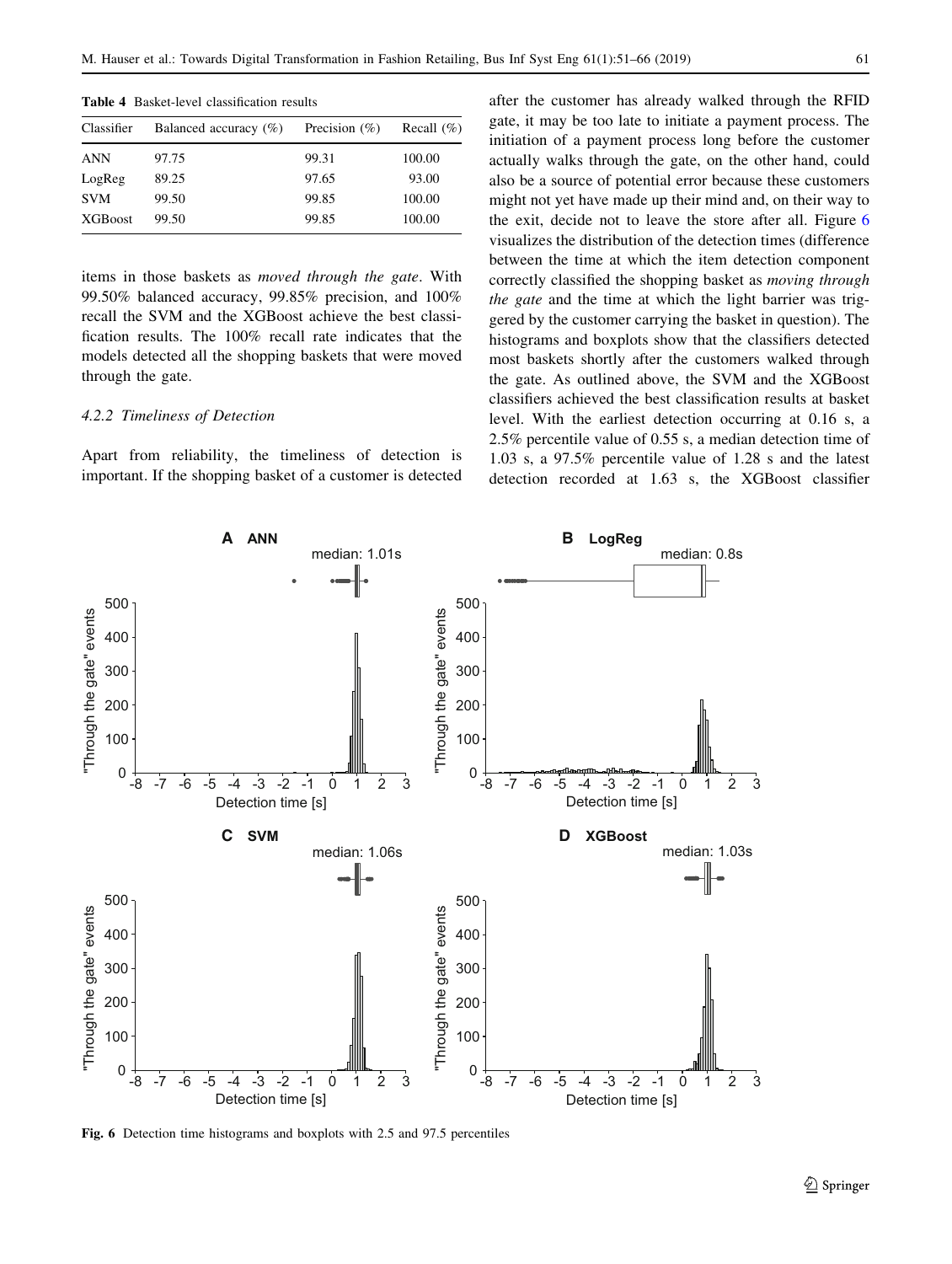|           | <b>Table 5</b> Correctly assigned |  |
|-----------|-----------------------------------|--|
| purchases |                                   |  |

| <b>Table 5</b> Correctly assigned<br>purchases | Classifier      | A–C $(\% )$ | D(%) | E(%) | $F(\%)$ | $G(\%)$ | H $(\%)$ | I $(\% )$ | $J(\%)$ | $K(\%)$ | $L(\%)$ |
|------------------------------------------------|-----------------|-------------|------|------|---------|---------|----------|-----------|---------|---------|---------|
|                                                | <b>ANN</b>      | 100         | 100  | 100  | 100     | 100     | 100      | 42        | 50      | 100     | 90      |
|                                                | LogReg          | 100         | 54   | 62   | 16      | 22      | 66       |           | 10      | 84      | 44      |
|                                                | <b>SVM</b>      | 100         | 100  | 100  | 100     | 68      | 100      | 18        | 24      | 100     | 100     |
|                                                | <b>XGB</b> oost | 100         | 100  | 100  | 100     | 100     | 96       | 42        | 70      | 100     | 100     |
|                                                |                 |             |      |      |         |         |          |           |         |         |         |

arguably detects items faster than the SVM classifier. For this reason, we choose the XGBoost classifier for the item detection component of our automated checkout artifact.

#### 4.2.3 Purchase Assignment

Every time a basket is detected, the purchase assignment component determines the items that are in the basket by considering the paths of all items within the shopping area in front of the gate. Table 5 presents the evaluation results for the different movement patterns in our experiment and the different classifiers that we considered for indoor localization of RFID-tagged items. The results indicate that the component assigns most purchases to customers correctly if we use XGBoost, SVM, or ANN for indoor localization. In all three cases, the misclassifications arise in particularly challenging test scenarios where multiple customers approach the exit gate simultaneously on very similar movement paths. The most difficult movement patterns seem to be movement pattern I and movement pattern J. In the first case (movement pattern I), two customers approach the gate next to each other, but one of them turns to the right just before reaching the gate and walks by the gate. Under such circumstances in some of the tests, the component assigns items of the customer not leaving the store to the customer leaving the store. In the second case (movement pattern J), three customers with very similar movement paths leave the store next to each other and at the same time, which results in some items being assigned to the wrong shopping baskets.

#### 5 Discussion

The present study aimed to design an automated checkout system for fashion retail stores that reliably and instantaneously detects items leaving a store and correctly assigns them to individual shopping baskets. We find that while most purchases were correctly assigned to customers, our artifact suffered from sub-par performance in more challenging test instances where multiple customers approached the exit gate simultaneously on very similar movement paths. In practice, such a situation could easily arise when friends are shopping together, which highlights

the limitations of the pilot implementation. To solve this issue, various model improvements could be considered to bolster detection reliability: Probabilistic models may be able to improve the accuracy of item paths (Hauser et al. [2017](#page-14-0)). Furthermore, the integration of additional data sources can improve the assignment process. One possibility is the integration of information from additional sensor systems or the inclusion of other data sources (e.g., customer purchase history, sales data, and garment characteristics). This approach is in line with Lee [\(2008](#page-14-0)), who suggests that in such cases "the next level of abstraction [...] must compensate with robustness.'' In addition, expanding the monitored area through additional hardware (i.e., the installation of more ceiling-based RFID systems) would make it possible to more accurately distinguish item movement paths.

We did not have access to real-world store data but rather ran experiments in a retail research laboratory. While our experimental setup tried to capture as many particularities of retail environments as possible, the vast number of different store layouts and products ultimately limits the level of generalizability. As a next step, expanding the test setting in the laboratory to scenarios that are more complex (e.g., situations in which customers take objects from shelves that are placed near the exits) could be considered. A richer data set will also offer the potential to refine the classifiers by introducing new features. To further boost predictive power, ensemble methods and alternative algorithmic approaches (e.g., deep learning) may help create a more reliable system. The ultimate objective is to ensure the feasibility of our system under real-world conditions in order to facilitate a subsequent roll-out in a real store environment. Only then can retailers move towards more advanced, customer-oriented smart service offerings. In addition, further tests of the automated checkout system should include consideration of the payment initialization process. This process differs depending on the utilized wireless payment technology. Candidate technologies include Bluetooth Low Energy and Near Field Communication. Leveraging these technologies would require that customers register upon entering a retail store to ensure that they have a compatible device for wireless payment.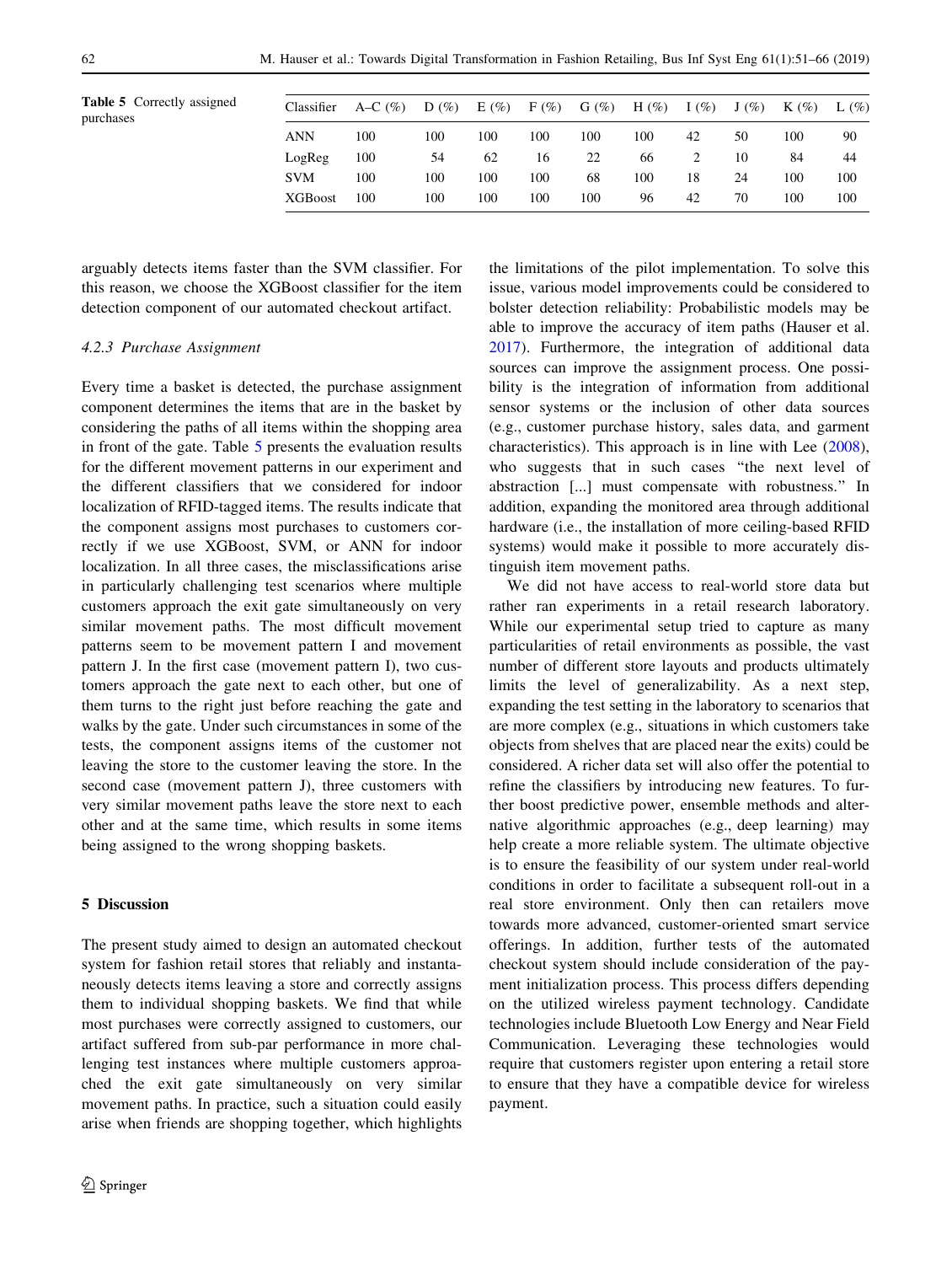<span id="page-12-0"></span>Going forward, we want to enhance the generalizability of the proposed automated checkout artifact and extend our approach to form an entire system, i.e., a pervasive retail store, instead of considering individual system components. From the perspective of an entire service system, automated checkout is only a small building block. Future research on the design of cyberphysical systems for retail environments should establish integrated smart environments instead of individual system components. Thereby, the investment in costly technology is not made to augment a single business process, but should rather fuel a transformation of store environments as well as integration in the context of omnichannel retailing.

## 6 Conclusion

Leading scholars in the field of design science research have called for more research on the actual design of novel and useful artifacts (Baskerville et al. [2018](#page-14-0); Peffers et al. [2018\)](#page-15-0). A particularly interesting form of design artifacts are cyberphysical systems, which are expected to greatly enhance previously non-digitized systems by providing "new use that was previously inaccessible" through tight integration and coordination between physical and digital resources (Brandt et al. [2017](#page-14-0)). Applications of such systems can be found in different areas such as manufacturing (Lasi et al. [2014\)](#page-14-0), personal transportation (The Economist [2016\)](#page-15-0), power delivery (Amin and Wollenberg [2005](#page-13-0)), healthcare (Lee and Sokolsky [2010](#page-14-0)), and retail (Kourouthanassis and Roussos [2003\)](#page-14-0). Specific challenges in the design of cyberphysical systems include the consistent, reliable detection and interpretation of events on the physical level, which is critical for the quality and efficiency of the digital services based on them. The design of cyberphysical systems is considered challenging because many of their characteristics cannot be freely designed, but are limited by the environment in which the artifact is to be embedded (Brandt et al. [2017;](#page-14-0) Khaitan and McCalley [2015\)](#page-14-0).

Automated checkout is a particularly suitable showcase for our design-oriented IS research study, as it features an environment with immutable physical system components (e.g., architectural constraints, lack of space) and immutable non-physical system components (e.g., established customer behavior patterns, unpredictable customer behavior). Ours is the first automated checkout system specifically developed for fashion stores. Existing systems

were developed for supermarket settings and are not applicable in the fashion retailing domain because they either (1) rely on shopping carts or baskets, (2) use camera systems (which is problematic in key areas of fashion stores), or (3) require changes to well-established customer processes (e.g., returning a garment tried on in the fitting room to the shelf from which it was picked up). To this end, we conceptualized and implemented an RFID-based system that reliably and instantaneously detects items that are leaving a store and correctly assigns them to individual shopping baskets. In contrast to existing solutions, which rely on the continuous scanning of products, we developed a system with a central point of scanning whereby items are detected when customers leave the store. To this end, we successfully leveraged machine learning techniques to mitigate problems arising from immutable components of the environment in which the system is to be embedded.

Apart from presenting prescriptive knowledge on the design of an innovative IT artifact, our research also provides an example of how data analytics enables the establishment of new internal processes which in turn may result in innovative service offerings. Interestingly, our artifact offers capabilities that can be applied in instances beyond the intended checkout use case. First, automated detection systems that can be implemented in environments with limited process control offer various opportunities for additional use cases in, for example, article surveillance systems or fitting rooms that detect items within them in order to provide customers with additional information. Item path information, on the other hand, can be used to trigger automatic stock replenishment or to improve product recommendations, as it could help answer questions such as ''Did the customer spend a lot of time in a particular section of the fashion store?'' or ''Which items are often tried on together?'' Such generalizations of the developed system are key for the successful introduction of novel cyberphysical systems. Therefore, we conclude that pilot implementations relying on a generic system infrastructure provide businesses with the opportunity to identify related business cases.

## Appendix: Feature descriptions

Table [6](#page-13-0) describes the features used in the item detection model (see Sect. [3.4](#page-5-0)); Table [7](#page-13-0) the features used in the localization model (see Sect. [3.5.1](#page-6-0)).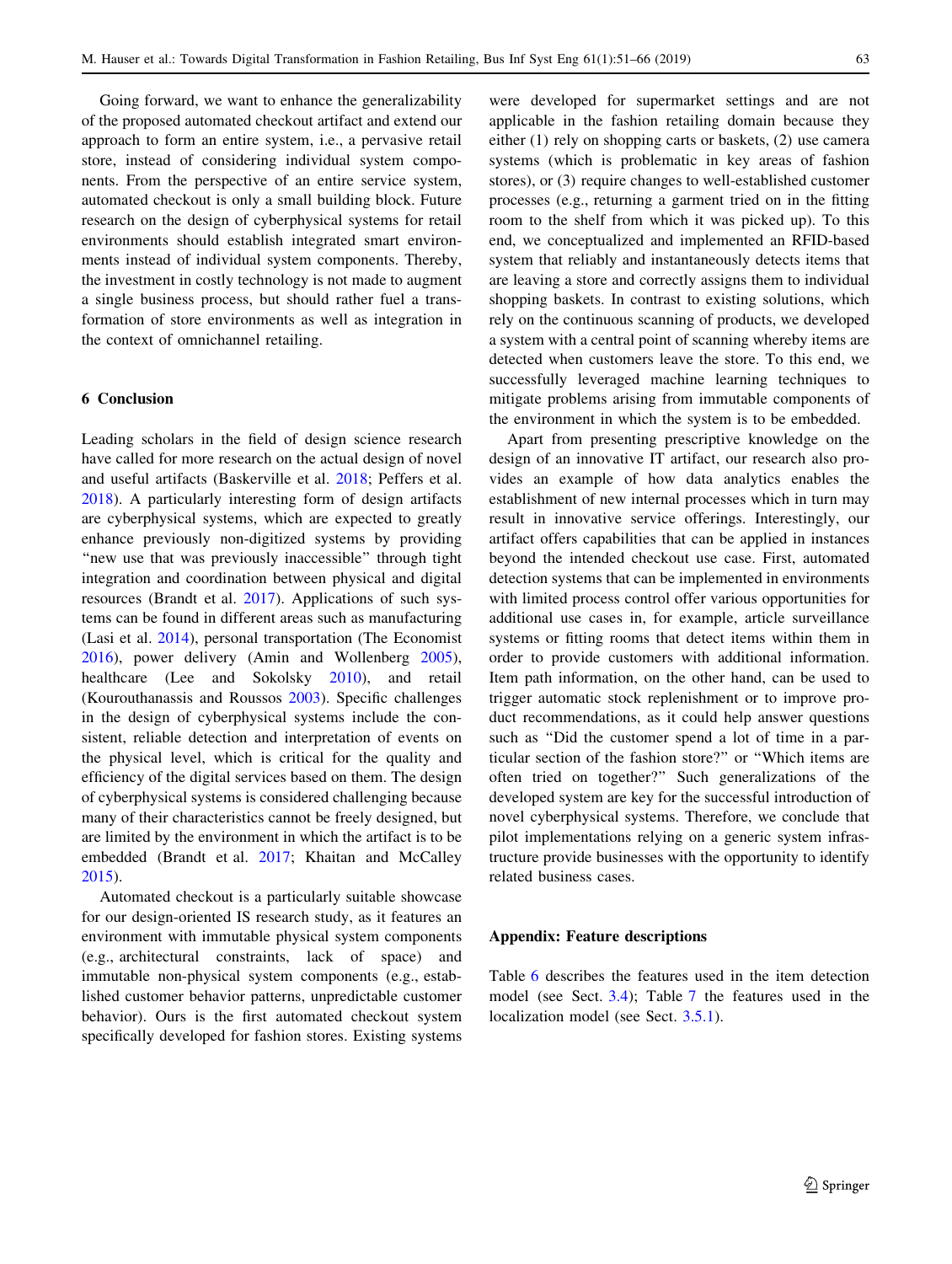<span id="page-13-0"></span>

| Features                           | Description                                                                                                                                                                                                                                  |
|------------------------------------|----------------------------------------------------------------------------------------------------------------------------------------------------------------------------------------------------------------------------------------------|
| $F1 - F52$                         | Maximum RSSI measurements of individual xArray antennas                                                                                                                                                                                      |
| F53-F104                           | Median RSSI measurements of individual xArray antennas                                                                                                                                                                                       |
| F <sub>105</sub> -F <sub>156</sub> | Number of tag reads of individual xArray antennas                                                                                                                                                                                            |
| F157-F164                          | Mean, standard deviation, 0.25 quantile, median, 0.75 quantile, maximum, interquartile range, and median absolute<br>deviation of the RSSI values of the R420 readings                                                                       |
| F <sub>165</sub> -F <sub>166</sub> | Mean RSSI measurement of the R420 antennas on the right and on the left gate side                                                                                                                                                            |
| F167-F168                          | Mean temporal shift between the signals' timestamps of the R420 on the right and the left gate side as well as on the top<br>and the bottom                                                                                                  |
| F169-F171                          | Number of R420 antennas that detected the RFID tag at least once in total, in the first quarter of the time window, and in<br>the last quarter of the time window                                                                            |
| F172-F174                          | Parameters of fitted Gaussian function based on the R420 measurement (i.e., height of Gaussian curve peak, position of<br>center of peak and parameter that controls its width) of RSSI measurements against timestamps                      |
| F <sub>175</sub>                   | Regression coefficient of linear regression model based on the R420 signals measured after the maximum signal strength<br>measurement with dependent variable signal strength and explanatory variable timestamp                             |
| F <sub>176</sub>                   | Quadratic regression coefficients of quadratic regression model based on the R420 measurements with dependent variable<br>signal strength and explanatory variable timestamp                                                                 |
| F <sub>177</sub>                   | Temporal shift between the mean of the R420 signals' timestamps and the start of the time window                                                                                                                                             |
| F178                               | Average deviations of RSSI values of adjacent measurements of the R420 antennas                                                                                                                                                              |
| F179                               | Sum of the absolute distance values of the R420 measurements (calculated using phase angels of consecutive<br>measurements)                                                                                                                  |
| F180                               | Logical attribute that determines whether all R420 signals have the same signal strength value                                                                                                                                               |
| F181                               | Number of Doppler outliers in the R420 measurements (values that are outside of the 1.5 interquartile distance of the<br>second and third quartile)                                                                                          |
| F182                               | Mean of standard deviations of the Doppler values of the individual R420 antennas                                                                                                                                                            |
| F183                               | Number of negative Doppler values in the R420 measurements in the last quarter of the time window                                                                                                                                            |
| F184                               | Number of individual RFID tags in reading range of the R420 antennas (unlike all other item detection model features, this<br>feature does not only take into account the measurements of a particular tag but the measurements of all tags) |

#### Table 7 Localization model features

| Features         | Description                                                                                                                                                                                                                                               |
|------------------|-----------------------------------------------------------------------------------------------------------------------------------------------------------------------------------------------------------------------------------------------------------|
| $F1-F56$         | Median RSSI measurements of individual xArray and R420 antennas                                                                                                                                                                                           |
| F57-F112         | Maximum RSSI measurements of individual xArray and R420 antennas                                                                                                                                                                                          |
| F113-F168        | Number of tag reads of individual xArray and R420 antennas                                                                                                                                                                                                |
| F <sub>169</sub> | Ratio of the number of xArray measurements to the number of all measurements                                                                                                                                                                              |
| F <sub>170</sub> | Logical attribute that determines whether the xArray measurements cover an entire gathering cycle of the xArray                                                                                                                                           |
| F171-F172        | Number of tag reads of the xArray and the R420 antennas                                                                                                                                                                                                   |
| F <sub>173</sub> | Time difference between the first and the last xArray reading                                                                                                                                                                                             |
| F174             | Number of individual RFID tags in reading range of the two systems' antennas (unlike all other purchase assignment model<br>features, this feature does not only take into account the measurements of a particular tag but the measurements of all tags) |

## References

- Amazon (2018) Amazon go: frequently asked questions. [https://www.](https://www.amazon.com/b?node=16008589011) [amazon.com/b?node=16008589011.](https://www.amazon.com/b?node=16008589011) Accessed 15 Apr 2018
- Amed I, Berg A, Kappelmark S, Hedrich S, Andersson J, Drageset M, Young R (2018) The state of fashion 2018. Technical report, The Business of Fashion and McKinsey & Company
- Amin SM, Wollenberg BF (2005) Toward a smart grid: power delivery for the 21st century. IEEE Power Energ Mag 3(5):34–41
- Baheti R, Gill H (2011) Cyber-physical systems. Impact Control Technol 12:161–166
- Barthel R, Hudson-Smith A, de Jode M (2014) Future retail environments. Technical report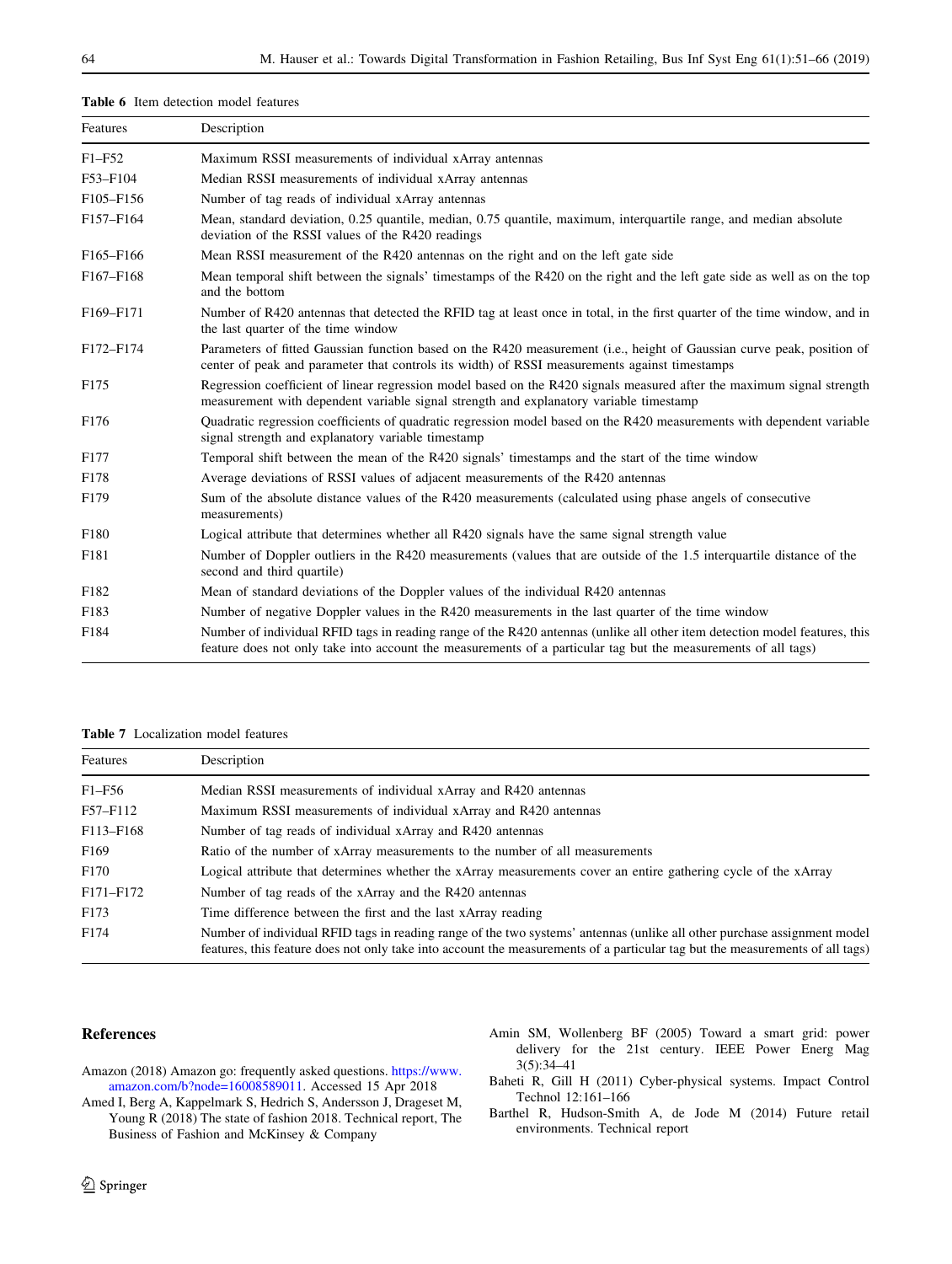- <span id="page-14-0"></span>Baskerville R, Baiyere A, Gregor S, Hevner A, Rossi M (2018) Design science research contributions: finding a balance between artifact and theory. J Assoc Inf Syst 19(5):358–376
- Bishop CM (2006) Pattern recognition and machine learning. Information science and statistics. Springer, Heidelberg
- Blumsack S, Fernandez A (2012) Ready or not, here comes the smart grid!. Energy 37(1):61–68
- Böhmann T, Leimeister JM, Möslein K (2014) Service systems engineering: a field for future information systems. Res Bus Inf Syst Eng 6(2):73–79
- Borgia E (2014) The internet of things vision: key features, applications and open issues. Comput Commun 54:1–31
- Brandt T, Feuerriegel S, Neumann D (2017) Modeling interferences in information systems design for cyberphysical systems: insights from a smart grid application. Europ J Inf Syst. 27(2):207–220
- Brynjolfsson E, Hu YJ, Rahman MS (2013) Competing in the age of omnichannel retailing. MIT Sloan Manag Rev 54(4):23
- Buffi A, D'Andrea E, Lazzerini B, Nepa P (2017) UHF-RFID smart gate: tag action classifier by artificial neural networks. In: 2017 IEEE international conference on RFID technology application (RFID-TA), pp 45–50. [https://doi.org/10.1109/RFID-TA.2017.](https://doi.org/10.1109/RFID-TA.2017.8098900) [8098900](https://doi.org/10.1109/RFID-TA.2017.8098900)
- Chang CC, Lin CJ (2011) LIBSVM: a library for support vector machines. ACM Trans Intell Syst Technol 2(3):27:1–27:27
- Chaves LWF, Buchmann E, Böhm K (2010) Finding misplaced items in retail by clustering RFID data. In: Proceedings of the 13th international conference on extending database technology, ACM, New York, NY, USA, EDBT '10, pp 501–512. [https://](https://doi.org/10.1145/1739041.1739102) [doi.org/10.1145/1739041.1739102](https://doi.org/10.1145/1739041.1739102)
- Chen T, Guestrin C (2016) XGBoost: a scalable tree boosting system. In: Proceedings of the 22nd ACM SIGKDD International Conference on Knowledge Discovery and Data Mining, ACM, pp 785–794
- Domingos P (2012) A few useful things to know about machine learning. Commun ACM 55(10):78–87
- Farhangi H (2010) The path of the smart grid. IEEE Power Energ Mag 8(1):18–28
- Fichman RG, Dos Santos BL, Zheng ZE (2014) Digital innovation as a fundamental and powerful concept in the information systems curriculum. MIS Q 38(2):329–353
- Gregory J (2015) The internet of things, revolutionizing the retail industry. Technical report
- Grewal D, Roggeveen AL, Nordfält J (2017) The future of retailing. J Retail 93(1):1–6
- Halevy A, Norvig P, Pereira F (2009) The unreasonable effectiveness of data. IEEE Intell Syst 24(2):8–12
- Hardgrave B, Aloysius J, Goyal S (2013) RFID-enabled visibility and retail inventory record inaccuracy: experiments in the field. Prod Oper Manag 22(4):843–856
- Hauser M, Zügner D, Flath CM, Thiesse F (2015) Pushing the limits of RFID: empowering RFID-based electronic article surveillance with data analytics techniques. In: Proceedings of the thirty sixth international conference on information systems
- Hauser M, Griebel M, Thiesse F (2017) A hidden markov model for distinguishing between RFID-tagged objects in adjacent areas. In: IEEE international conference on RFID
- Hayes R, Blackwood R (2006) Evaluating the effects of EAS on product sales and loss: results of a large-scale field experiment. Secur J 19(4):262–276
- Herhausen D, Binder J, Schoegel M, Herrmann A (2015) Integrating bricks with clicks: retailer-level and channel-level outcomes of online-offline channel integration. J Retail 91(2):309–325
- Hevner AR, March ST, Park J, Ram S (2004) Design science in information systems research. MIS Q 28(1):75–105
- Impinj Inc. (2017a) SpeedwayR installation and operations guide version 5.12.0
- Impinj Inc. (2017b) xArray/xSpan installation and operations guide version 5.12.0
- Inman JJ, Nikolova H (2017) Shopper-facing retail technology: a retailer adoption decision framework incorporating shopper attitudes and privacy concerns. J Retail 93(1):7–28
- Jeffery SR, Garofalakis M, Franklin MJ (2006) Adaptive cleaning for RFID data streams. In: Proceedings of the 32nd international conference on very large data bases, VLDB Endowment, pp 163–174
- Kang Y, Gershwin SB (2005) Information inaccuracy in inventory systems: stock loss and stockout. IIIE Trans 37(9):843–859
- Keller T, Thiesse F, Fleisch E (2014) Classification models for RFIDbased real-time detection of process events in the supply chain: an empirical study. ACM Trans Manag Inf Syst 5(4):1–30
- Khaitan SK, McCalley JD (2015) Design techniques and applications of cyberphysical systems: a survey. IEEE Syst J 9(2):350–365
- Kourouthanassis P, Roussos G (2003) Developing consumer-friendly pervasive retail systems. IEEE Pervasive Comput 2(2):32–39. <https://doi.org/10.1109/MPRV.2003.1203751>
- Kumar D, Kornfield EM, Prater AC, Boyapati S, Ren X, Yuan C (2015) Detecting item interaction and movement. US20150019391A1
- Lasi H, Fettke P, Kemper HG, Feld T, Hoffmann M (2014) Industry 4.0. Bus Inf Syst Eng 6(4):239–242
- Lee EA (2008) Cyber physical systems: design challenges. In: 2008 11th IEEE international symposium on object oriented real-time distributed computing (ISORC). IEEE, pp 363–369
- Lee I, Sokolsky O (2010) Medical cyber physical systems. In: 2010 47th ACM/IEEE design automation conference (DAC). IEEE, pp 743–748
- Lee J, Bagheri B, Kao HA (2015) A cyber-physical systems architecture for industry 4.0-based manufacturing systems. Manuf Lett 3:18–23
- Li H, Ye C, Sample AP (2015) IDSense: a human object interaction detection system based on passive UHF RFID. In: Proceedings of the 33rd annual ACM conference on human factors in computing systems. ACM, pp 2555–2564
- Litfin T, Wolfram G (2006) New automated checkout systems. In: Krafft M, Mantrala MK (eds) Retailing in the 21st century: current and future trends. Springer, Berlin, pp 143–157
- Liu H, Darabi H, Banerjee P, Liu J (2007) Survey of wireless indoor positioning techniques and systems. IEEE Trans Syst Man Cybern Part C (Appl Rev) 37(6):1067–1080. [https://doi.org/10.](https://doi.org/10.1109/TSMCC.2007.905750) [1109/TSMCC.2007.905750](https://doi.org/10.1109/TSMCC.2007.905750)
- Ma H, Wang Y, Wang K (2018) Automatic detection of false positive RFID readings using machine learning algorithms. Expert Syst Appl 91:442–451
- Manyika J, Chui M, Bisson P, Woetzel J, Dobbs R, Bughin J, Aharon D (2015) The internet of things: mapping the value beyond the hype. Technical report, McKinsey Global Institute
- Menard S (2018) Applied logistic regression analysis, vol 106. SAGE, Washington
- Meuter ML, Ostrom AL, Roundtree RI, Bitner MJ (2000) Self-service technologies: understanding customer satisfaction with technology-based service encounters. J Market 64(3):50–64
- Morrell L (2015) Getting to the roots of what digital innovation means. Internet retailing. [http://internetretailing.net/issue/digital](http://internetretailing.net/issue/digital-innovation-report-october-2015/getting-to-the-roots-of-what-digital-innovation-means)[innovation-report-october-2015/getting-to-the-roots-of-what-digi](http://internetretailing.net/issue/digital-innovation-report-october-2015/getting-to-the-roots-of-what-digital-innovation-means) [tal-innovation-means](http://internetretailing.net/issue/digital-innovation-report-october-2015/getting-to-the-roots-of-what-digital-innovation-means). Accessed 14 Nov 2018
- National Science Foundation (2010) Cyber-physical systems (CPS). <https://www.nsf.gov/pubs/2010/nsf10515/nsf10515.htm>. Accessed 14 Nov 2018
- Orel FD, Kara A (2014) Supermarket self-checkout service quality, customer satisfaction, and loyalty: empirical evidence from an